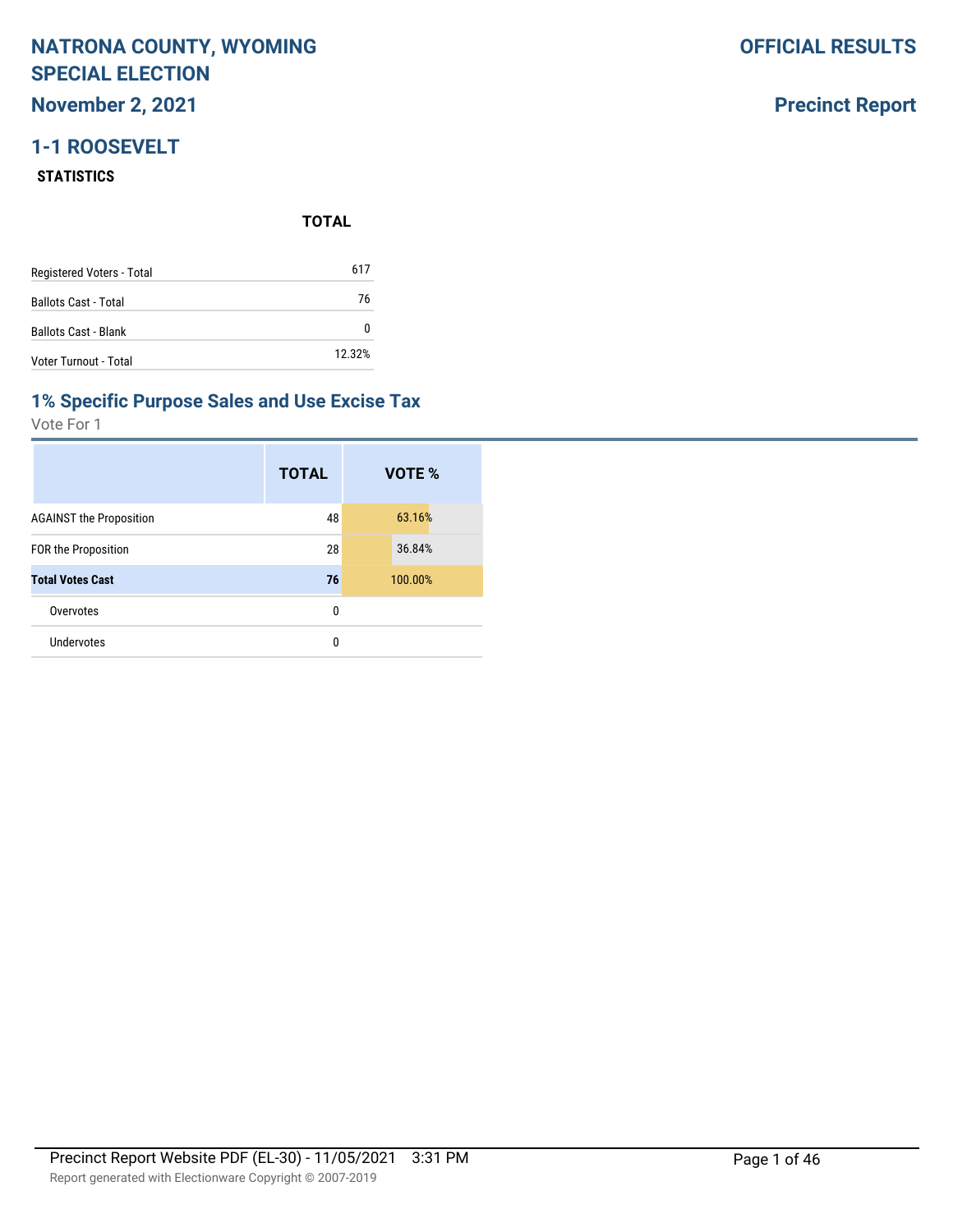## **November 2, 2021**

# **1-2 NATRONA COUNTY LIBRARY**

#### **STATISTICS**

**TOTAL**

| Registered Voters - Total   | 562   |
|-----------------------------|-------|
| <b>Ballots Cast - Total</b> | 55    |
| <b>Ballots Cast - Blank</b> | n     |
| Voter Turnout - Total       | 9.79% |

#### **1% Specific Purpose Sales and Use Excise Tax**

Vote For 1

|                                | <b>TOTAL</b> | VOTE %  |
|--------------------------------|--------------|---------|
| <b>FOR the Proposition</b>     | 28           | 50.91%  |
| <b>AGAINST the Proposition</b> | 27           | 49.09%  |
| <b>Total Votes Cast</b>        | 55           | 100.00% |
| Overvotes                      | 0            |         |
| Undervotes                     | 0            |         |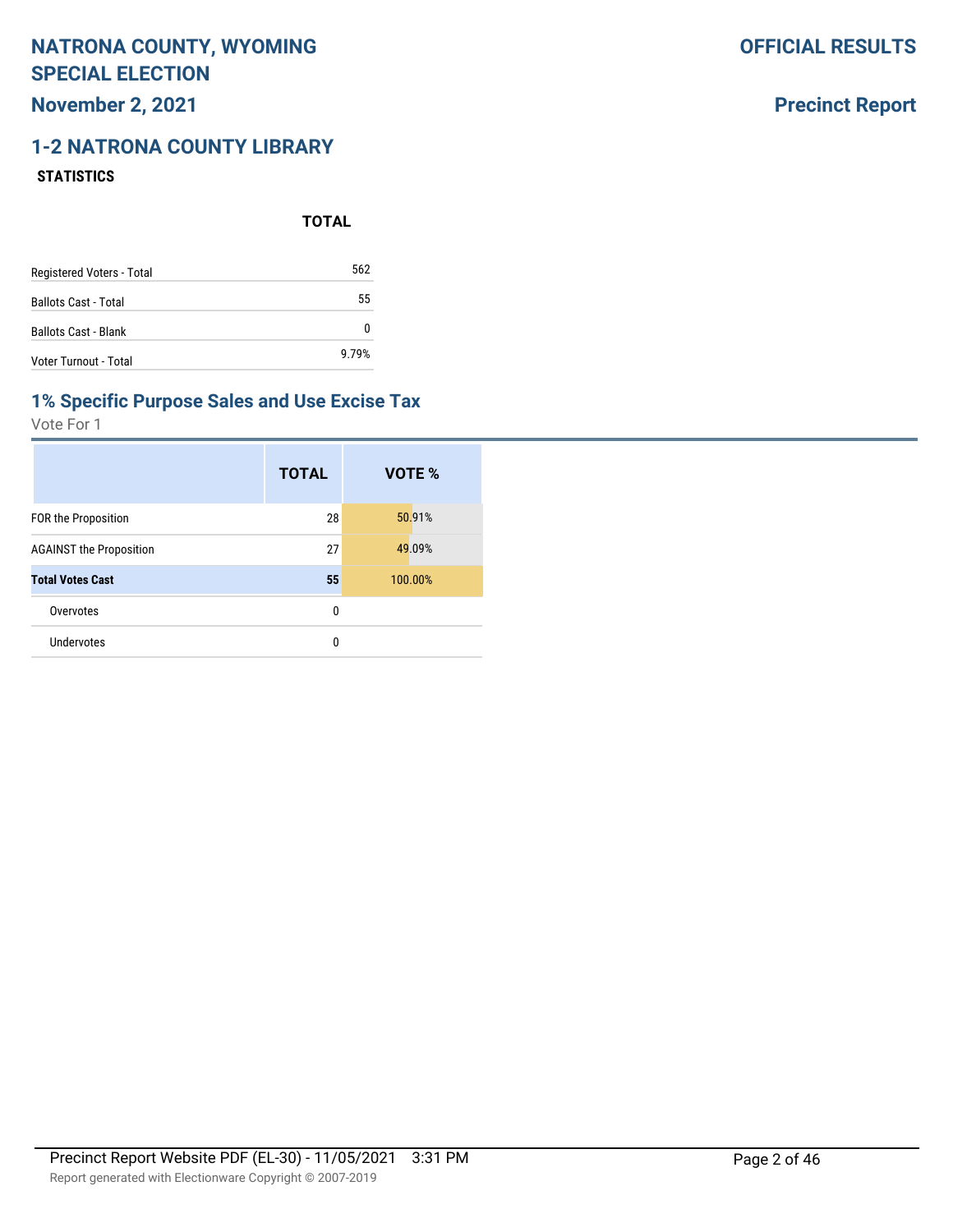## **November 2, 2021**

## **1-3 DEAN MORGAN**

#### **STATISTICS**

**TOTAL**

| Registered Voters - Total   | 849    |
|-----------------------------|--------|
| <b>Ballots Cast - Total</b> | 155    |
| <b>Ballots Cast - Blank</b> | 0      |
| Voter Turnout - Total       | 18.26% |

#### **1% Specific Purpose Sales and Use Excise Tax**

Vote For 1

|                                | <b>TOTAL</b> | VOTE %  |
|--------------------------------|--------------|---------|
| <b>FOR the Proposition</b>     | 92           | 59.35%  |
| <b>AGAINST the Proposition</b> | 63           | 40.65%  |
| <b>Total Votes Cast</b>        | 155          | 100.00% |
| Overvotes                      | 0            |         |
| Undervotes                     | 0            |         |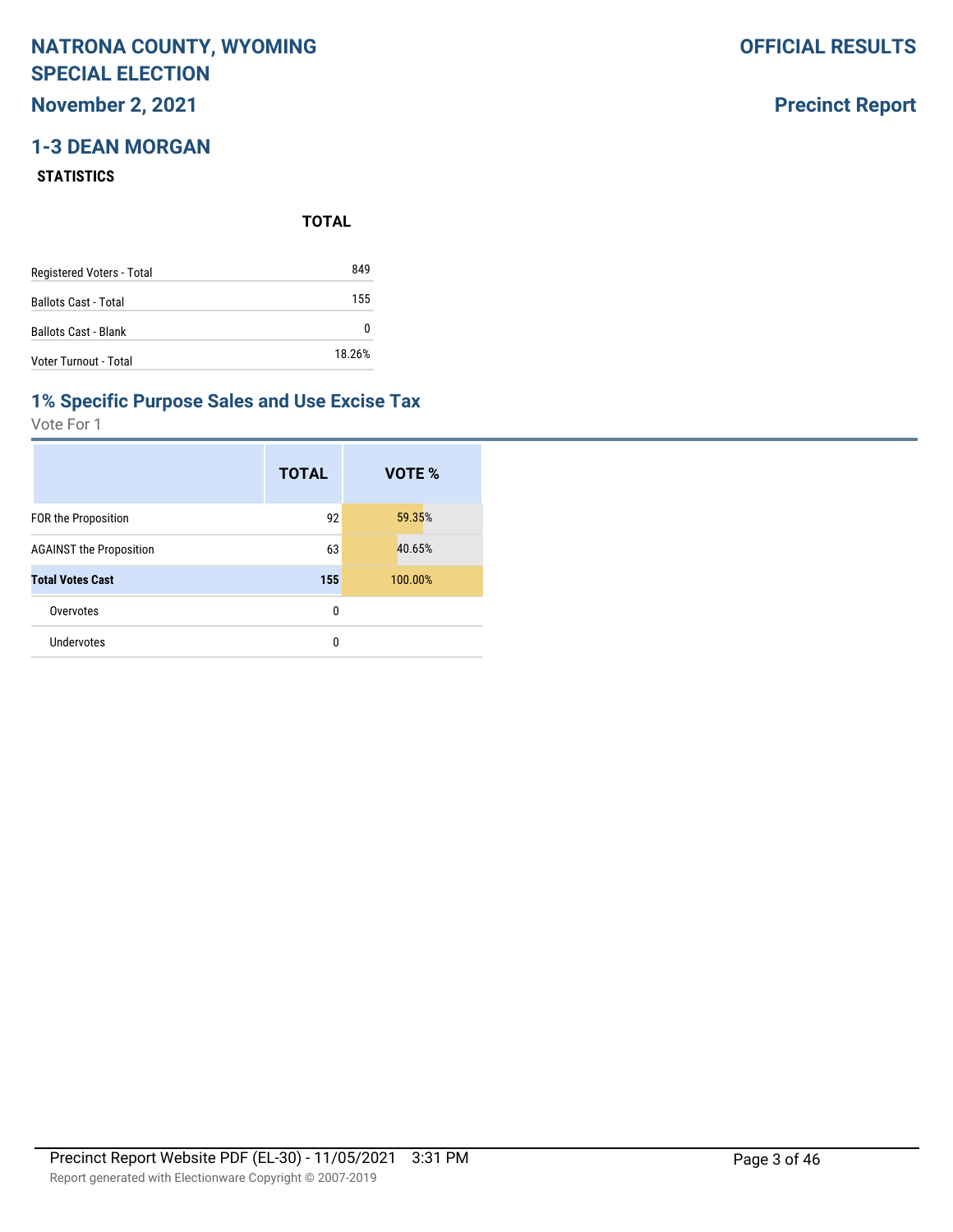## **November 2, 2021**

## **1-4 CASPER COLLEGE**

#### **STATISTICS**

**TOTAL**

| Registered Voters - Total   | 990    |
|-----------------------------|--------|
| <b>Ballots Cast - Total</b> | 210    |
| <b>Ballots Cast - Blank</b> | n      |
| Voter Turnout - Total       | 21.21% |

### **1% Specific Purpose Sales and Use Excise Tax**

Vote For 1

|                                | <b>TOTAL</b> | VOTE %  |
|--------------------------------|--------------|---------|
| <b>FOR the Proposition</b>     | 136          | 64.76%  |
| <b>AGAINST the Proposition</b> | 74           | 35.24%  |
| <b>Total Votes Cast</b>        | 210          | 100.00% |
| Overvotes                      | 0            |         |
| Undervotes                     | 0            |         |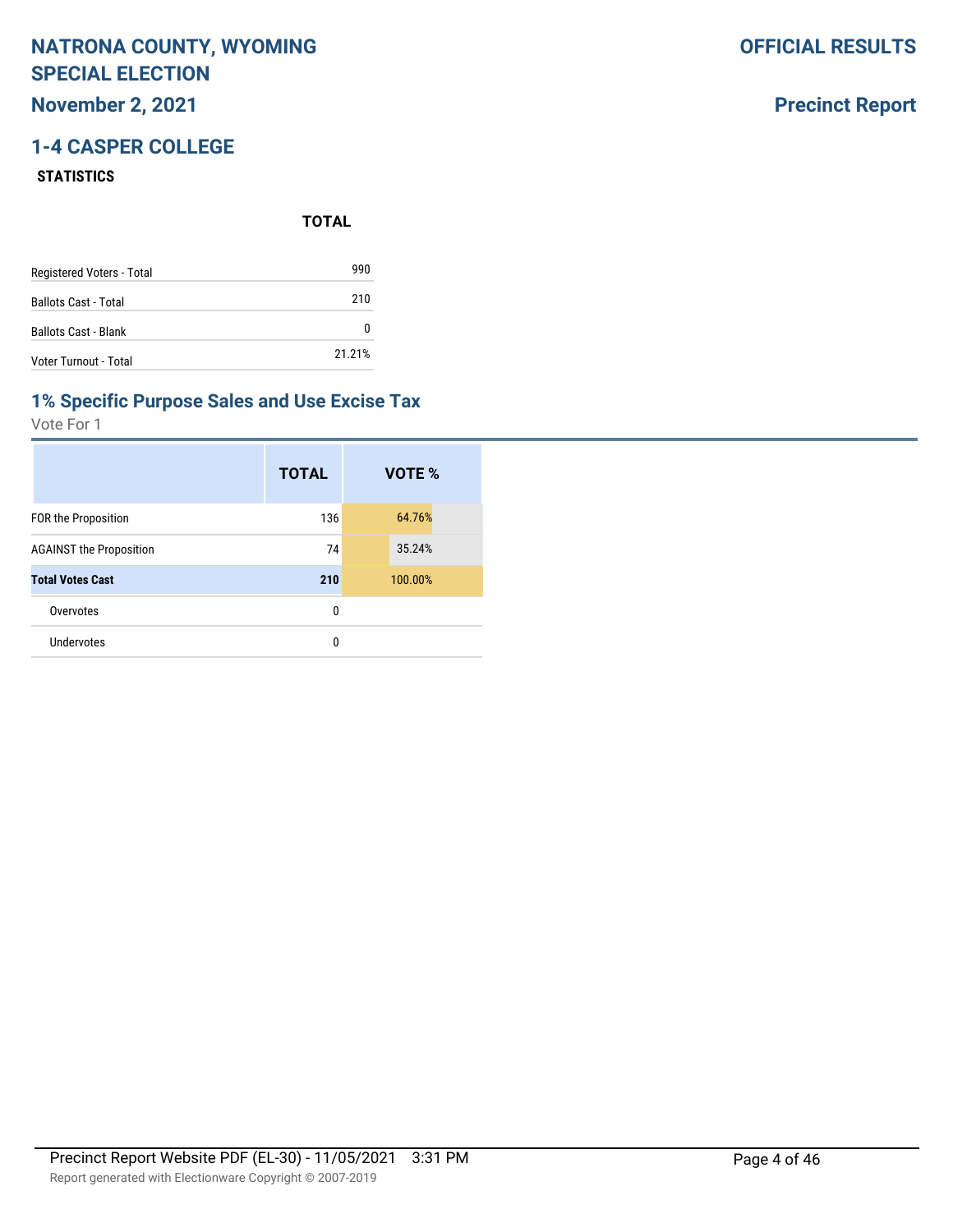**November 2, 2021**

## **1-5 JEFFERSON**

#### **STATISTICS**

**TOTAL**

| Registered Voters - Total   | 588    |
|-----------------------------|--------|
| <b>Ballots Cast - Total</b> | 126    |
| <b>Ballots Cast - Blank</b> | 0      |
| Voter Turnout - Total       | 21.43% |

#### **1% Specific Purpose Sales and Use Excise Tax**

Vote For 1

|                                | <b>TOTAL</b> | VOTE %  |
|--------------------------------|--------------|---------|
| FOR the Proposition            | 92           | 73.02%  |
| <b>AGAINST the Proposition</b> | 34           | 26.98%  |
| <b>Total Votes Cast</b>        | 126          | 100.00% |
| Overvotes                      | 0            |         |
| Undervotes                     | 0            |         |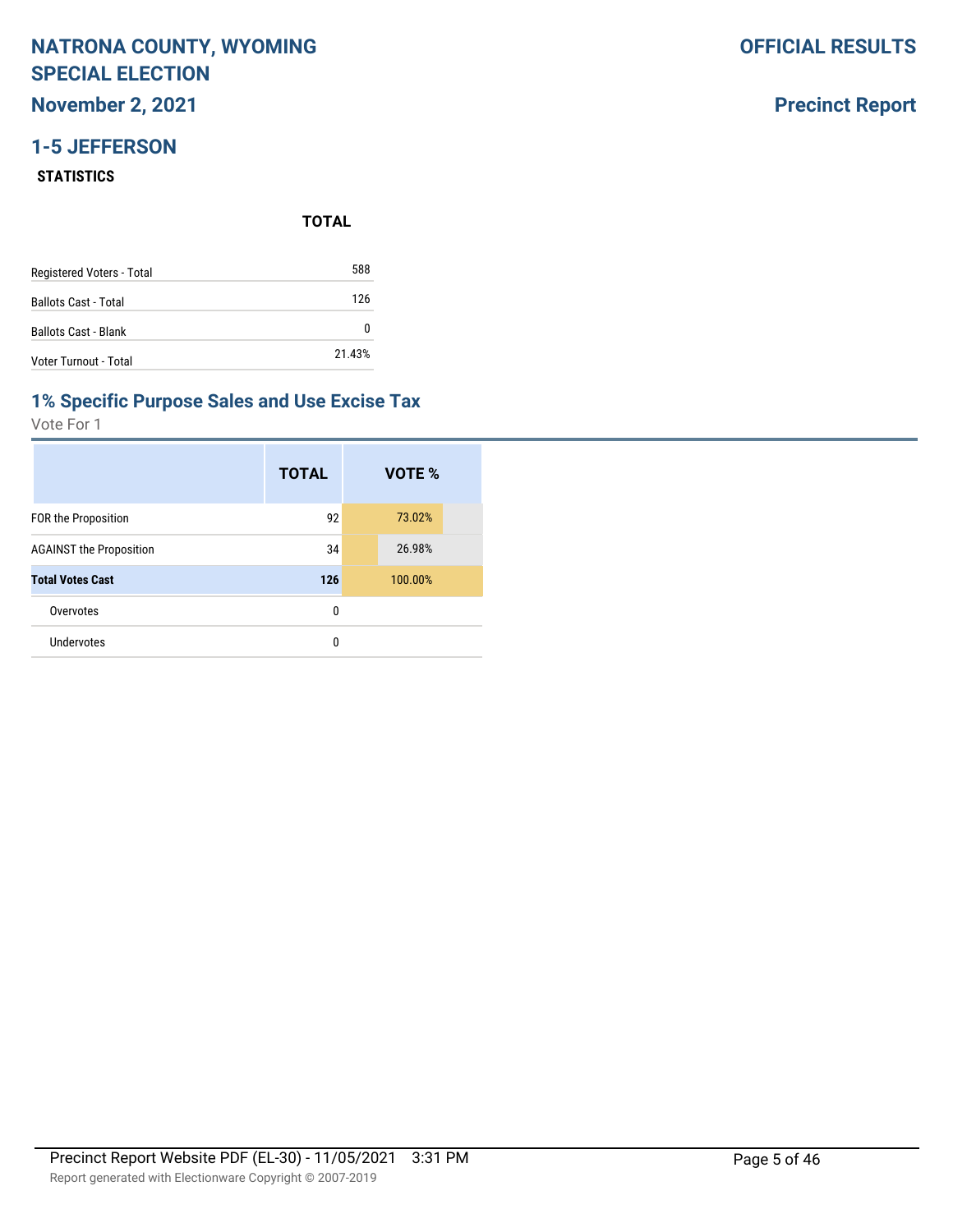## **NATRONA COUNTY, WYOMING SPECIAL ELECTION November 2, 2021**

# **1-6 GRANT**

#### **STATISTICS**

|                             | <b>TOTAL</b> |
|-----------------------------|--------------|
| Registered Voters - Total   | 1,304        |
| <b>Ballots Cast - Total</b> | 210          |
| <b>Ballots Cast - Blank</b> | 0            |
| Voter Turnout - Total       | 16.10%       |

#### **1% Specific Purpose Sales and Use Excise Tax**

Vote For 1

|                                | <b>TOTAL</b> | VOTE %  |
|--------------------------------|--------------|---------|
| <b>AGAINST the Proposition</b> | 110          | 52.38%  |
| FOR the Proposition            | 100          | 47.62%  |
| <b>Total Votes Cast</b>        | 210          | 100.00% |
| Overvotes                      | 0            |         |
| Undervotes                     | 0            |         |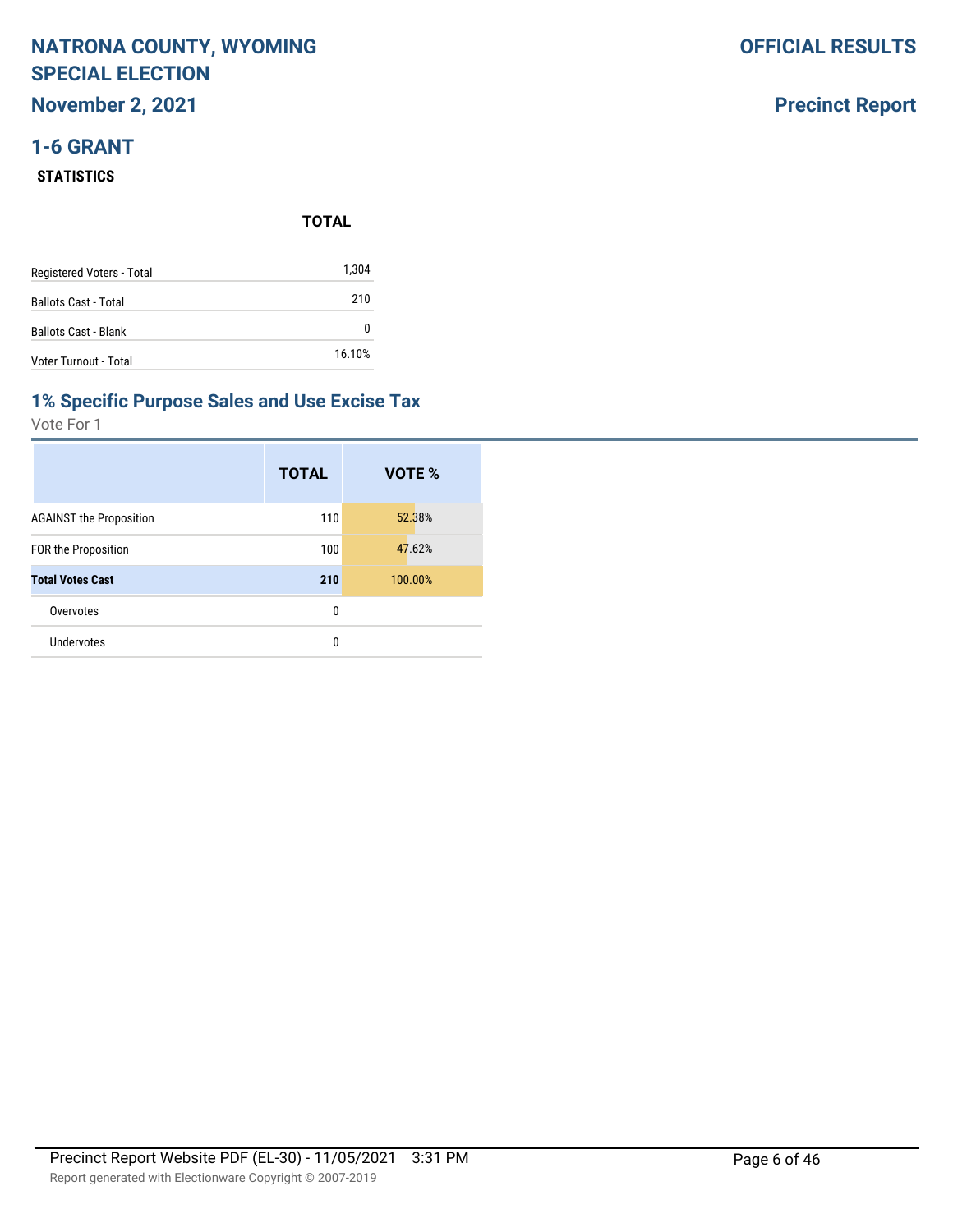**November 2, 2021**

# **1-7 SENIOR CITIZENS CENTER**

#### **STATISTICS**

**TOTAL**

| Registered Voters - Total   | 514    |
|-----------------------------|--------|
| <b>Ballots Cast - Total</b> | 83     |
| <b>Ballots Cast - Blank</b> | 0      |
| Voter Turnout - Total       | 16.15% |

#### **1% Specific Purpose Sales and Use Excise Tax**

Vote For 1

|                                | <b>TOTAL</b> | VOTE %  |
|--------------------------------|--------------|---------|
| <b>AGAINST the Proposition</b> | 57           | 68.67%  |
| <b>FOR the Proposition</b>     | 26           | 31.33%  |
| <b>Total Votes Cast</b>        | 83           | 100.00% |
| Overvotes                      | 0            |         |
| Undervotes                     | 0            |         |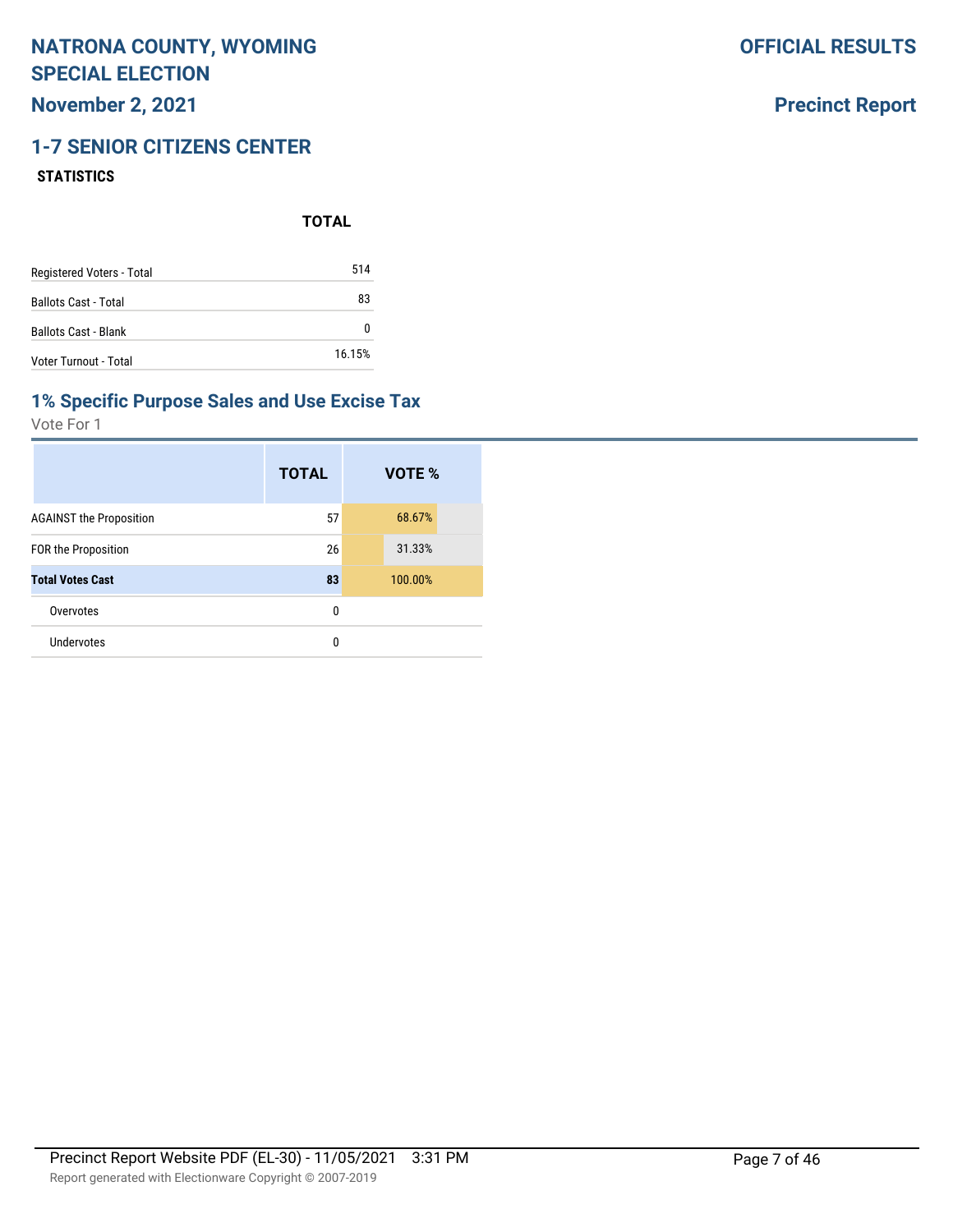## **November 2, 2021**

## **1-9 7TH DAY ADVENTIST**

#### **STATISTICS**

|                             | <b>TOTAL</b> |
|-----------------------------|--------------|
| Registered Voters - Total   | 1,221        |
| <b>Ballots Cast - Total</b> | 238          |
| <b>Ballots Cast - Blank</b> | 0            |
| Voter Turnout - Total       | 19.49%       |

#### **1% Specific Purpose Sales and Use Excise Tax**

Vote For 1

|                                | <b>TOTAL</b> | VOTE %  |
|--------------------------------|--------------|---------|
| <b>FOR the Proposition</b>     | 121          | 50.84%  |
| <b>AGAINST the Proposition</b> | 117          | 49.16%  |
| <b>Total Votes Cast</b>        | 238          | 100.00% |
| Overvotes                      | 0            |         |
| Undervotes                     | 0            |         |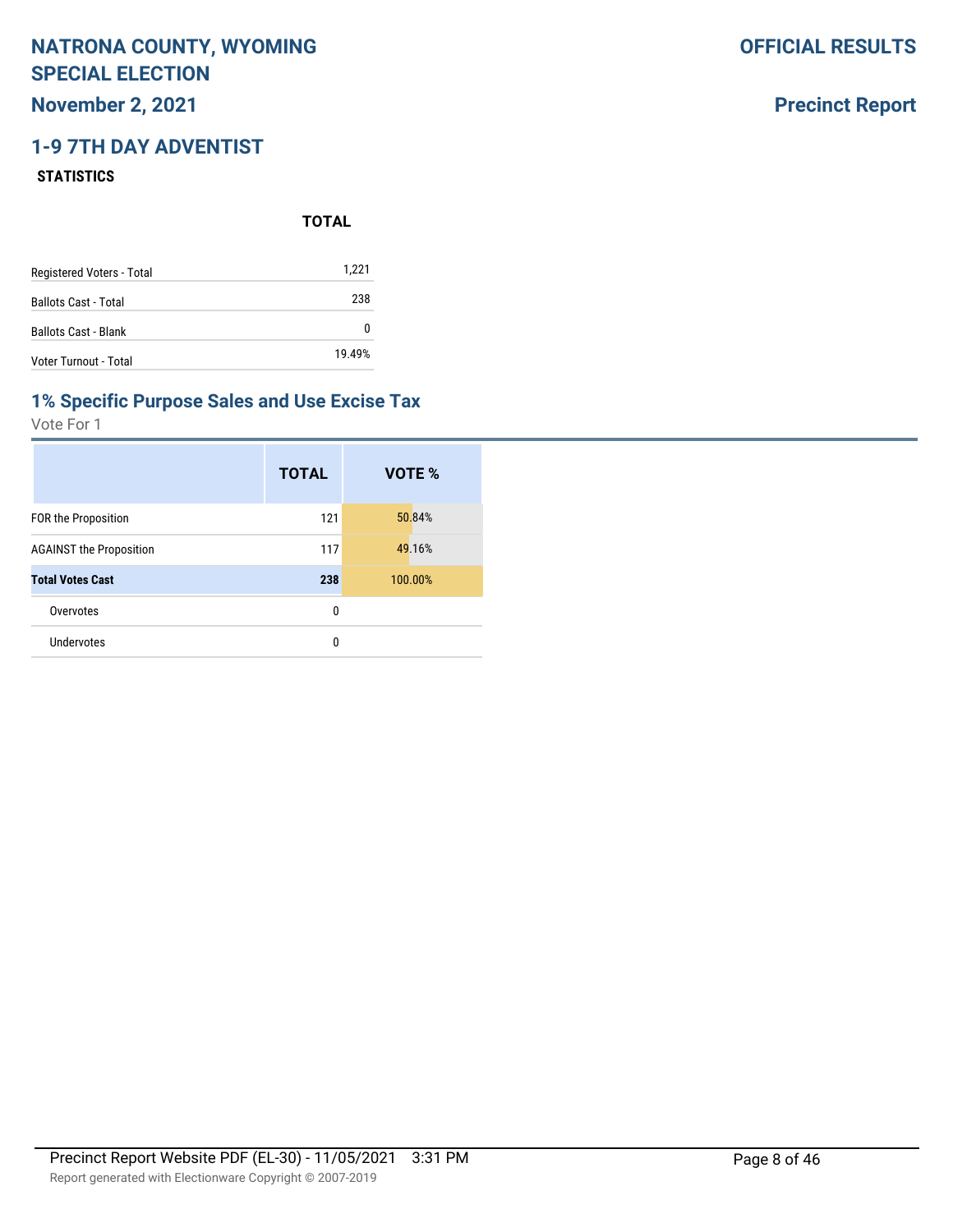**November 2, 2021**

## **1-11 CREST HILL**

#### **STATISTICS**

**TOTAL**

| Registered Voters - Total   | 679      |
|-----------------------------|----------|
| <b>Ballots Cast - Total</b> | 176      |
| <b>Ballots Cast - Blank</b> | $^{(1)}$ |
| Voter Turnout - Total       | 25.92%   |

#### **1% Specific Purpose Sales and Use Excise Tax**

Vote For 1

|                                | <b>TOTAL</b> | VOTE %  |
|--------------------------------|--------------|---------|
| FOR the Proposition            | 96           | 54.55%  |
| <b>AGAINST the Proposition</b> | 80           | 45.45%  |
| <b>Total Votes Cast</b>        | 176          | 100.00% |
| Overvotes                      | 0            |         |
| <b>Undervotes</b>              | 0            |         |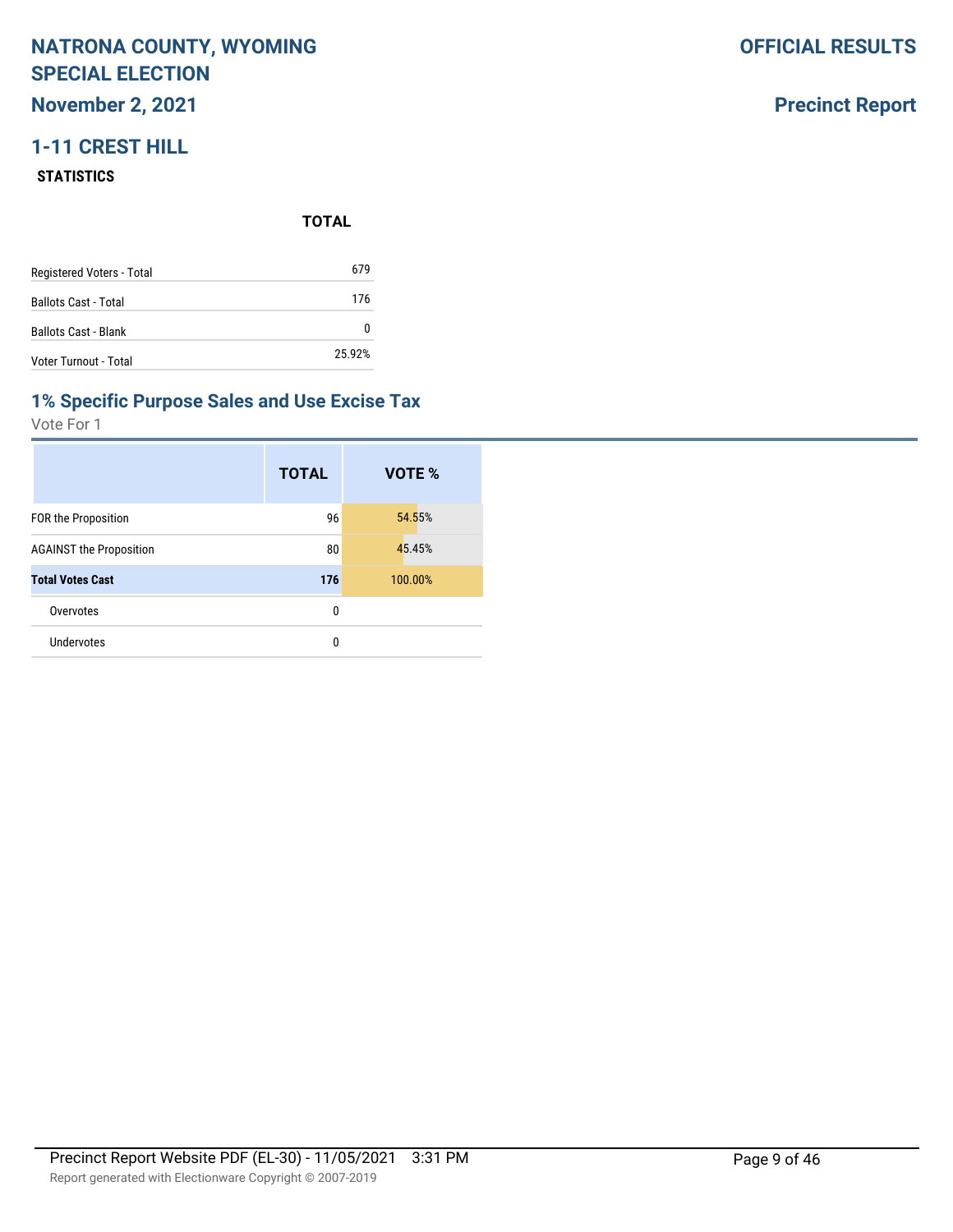**November 2, 2021**

## **1-12 WILLARD**

#### **STATISTICS**

**TOTAL**

| Registered Voters - Total   | 398    |
|-----------------------------|--------|
| <b>Ballots Cast - Total</b> | 60     |
| <b>Ballots Cast - Blank</b> |        |
| Voter Turnout - Total       | 15.08% |

#### **1% Specific Purpose Sales and Use Excise Tax**

Vote For 1

|                                | <b>TOTAL</b> | VOTE %  |
|--------------------------------|--------------|---------|
| <b>AGAINST the Proposition</b> | 33           | 55.00%  |
| FOR the Proposition            | 27           | 45.00%  |
| <b>Total Votes Cast</b>        | 60           | 100.00% |
| Overvotes                      | 0            |         |
| Undervotes                     | 0            |         |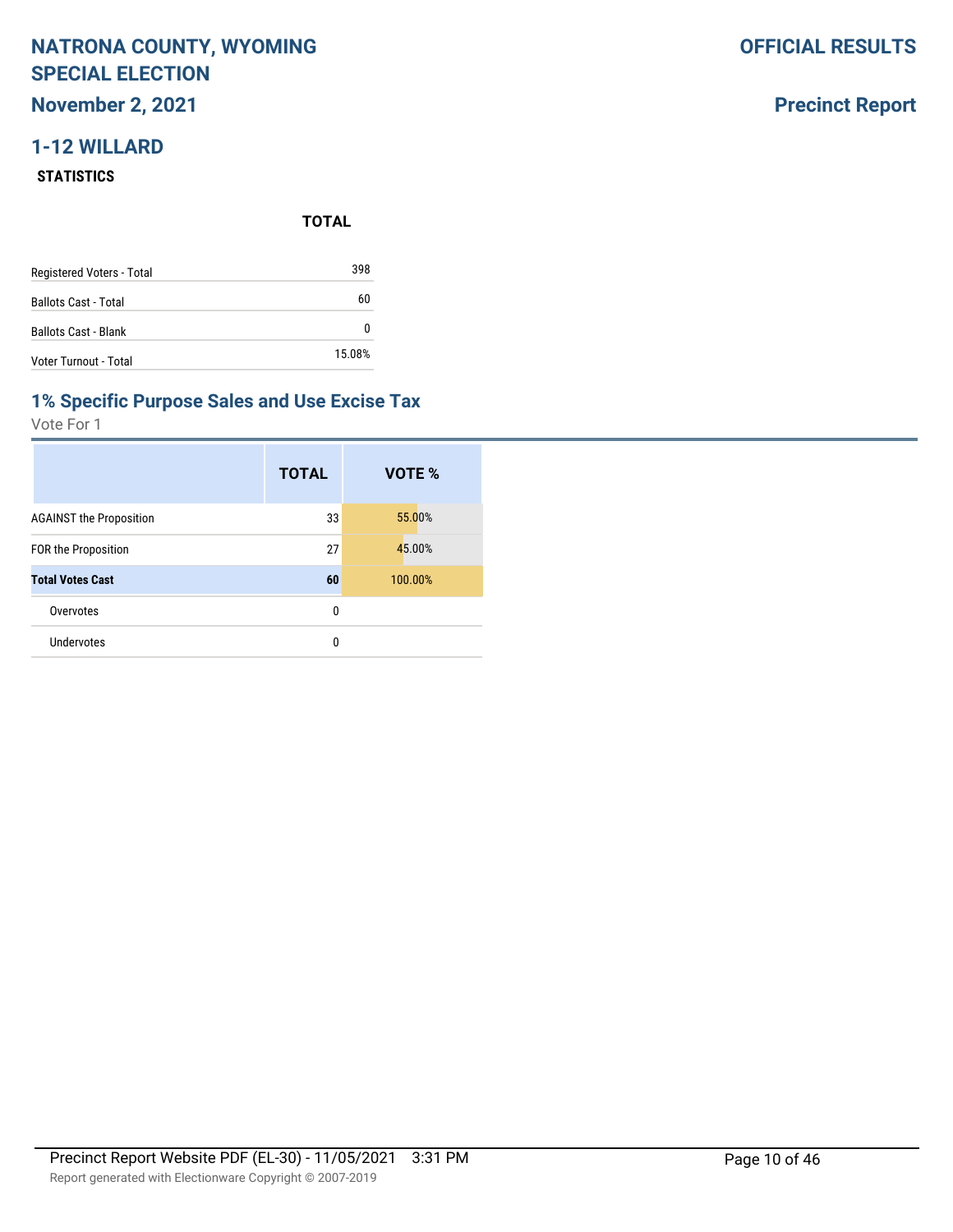**November 2, 2021**

## **2-1 WESTWOOD**

#### **STATISTICS**

**TOTAL**

| Registered Voters - Total   | 909    |
|-----------------------------|--------|
| <b>Ballots Cast - Total</b> | 183    |
| <b>Ballots Cast - Blank</b> | O      |
| Voter Turnout - Total       | 20.13% |

#### **1% Specific Purpose Sales and Use Excise Tax**

Vote For 1

|                                | <b>TOTAL</b> | VOTE %  |
|--------------------------------|--------------|---------|
| <b>AGAINST the Proposition</b> | 92           | 50.27%  |
| <b>FOR the Proposition</b>     | 91           | 49.73%  |
| <b>Total Votes Cast</b>        | 183          | 100.00% |
| Overvotes                      | 0            |         |
| Undervotes                     | 0            |         |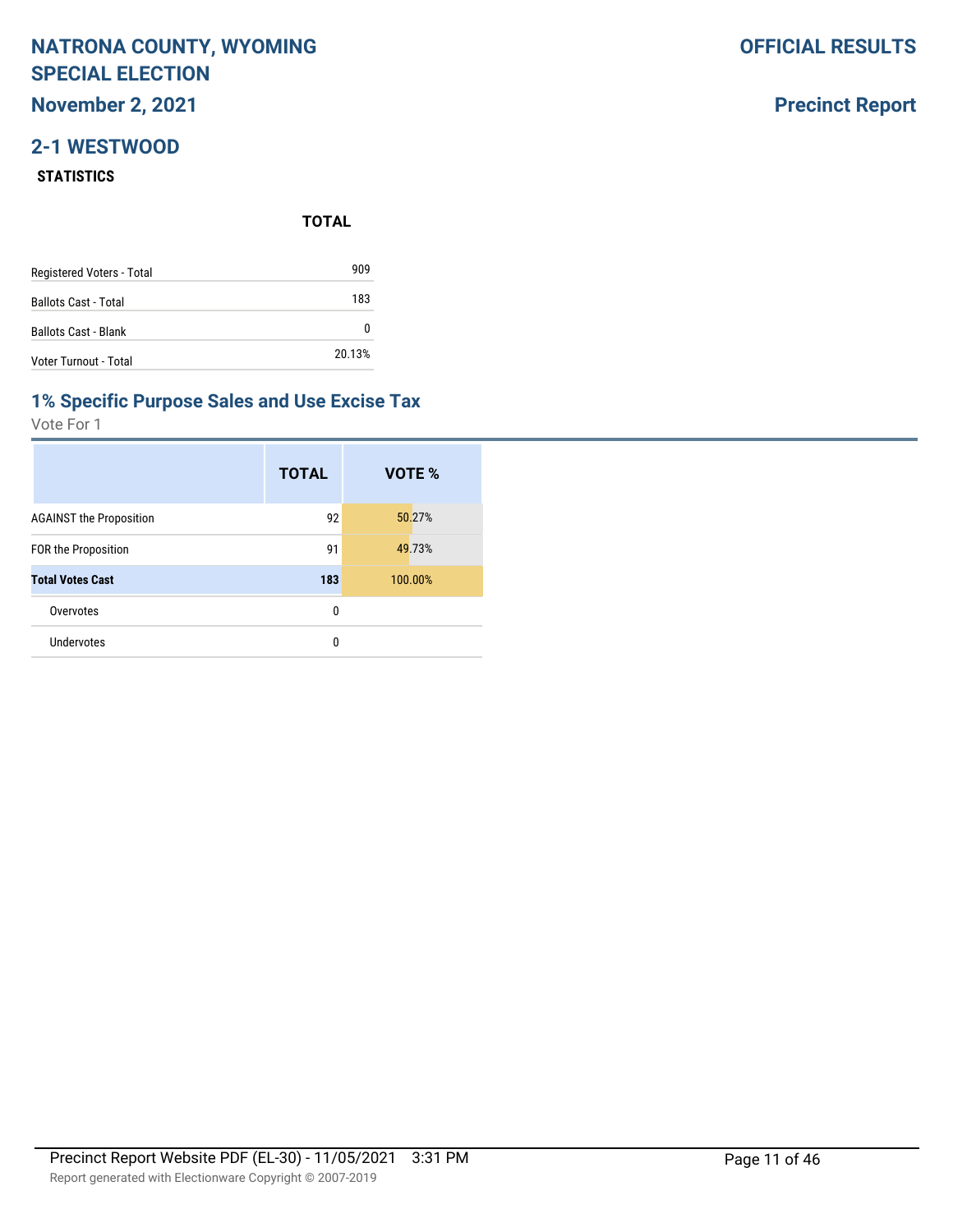### **November 2, 2021**

## **2-2 COTTONWOOD**

#### **STATISTICS**

**TOTAL**

| Registered Voters - Total   | 715    |
|-----------------------------|--------|
| <b>Ballots Cast - Total</b> | 119    |
| <b>Ballots Cast - Blank</b> | 0      |
| Voter Turnout - Total       | 16.64% |

### **1% Specific Purpose Sales and Use Excise Tax**

Vote For 1

|                                | <b>TOTAL</b> | VOTE %  |
|--------------------------------|--------------|---------|
| <b>AGAINST the Proposition</b> | 67           | 56.30%  |
| <b>FOR the Proposition</b>     | 52           | 43.70%  |
| <b>Total Votes Cast</b>        | 119          | 100.00% |
| Overvotes                      | 0            |         |
| Undervotes                     | 0            |         |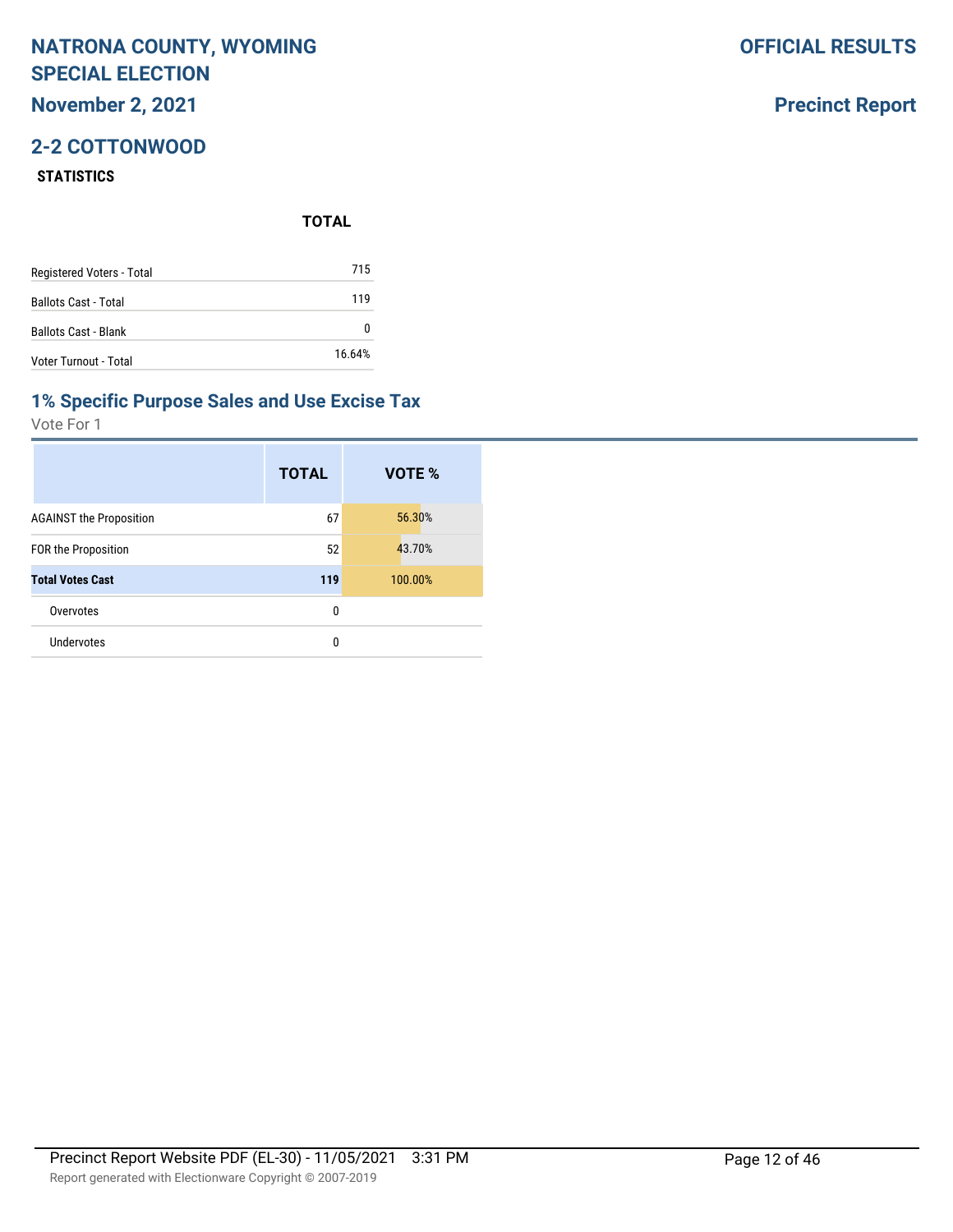## **NATRONA COUNTY, WYOMING SPECIAL ELECTION November 2, 2021**

# **2-3 CY**

#### **STATISTICS**

|                           | <b>TOTAL</b> |
|---------------------------|--------------|
| Registered Voters - Total | 638          |
| Ballots Cast - Total      | 129          |
| Ballots Cast - Blank      | 0            |
| Voter Turnout - Total     | 20.22%       |

#### **1% Specific Purpose Sales and Use Excise Tax**

Vote For 1

|                                | <b>TOTAL</b> | VOTE %  |
|--------------------------------|--------------|---------|
| <b>AGAINST the Proposition</b> | 70           | 54.26%  |
| <b>FOR the Proposition</b>     | 59           | 45.74%  |
| <b>Total Votes Cast</b>        | 129          | 100.00% |
| Overvotes                      | 0            |         |
| Undervotes                     | 0            |         |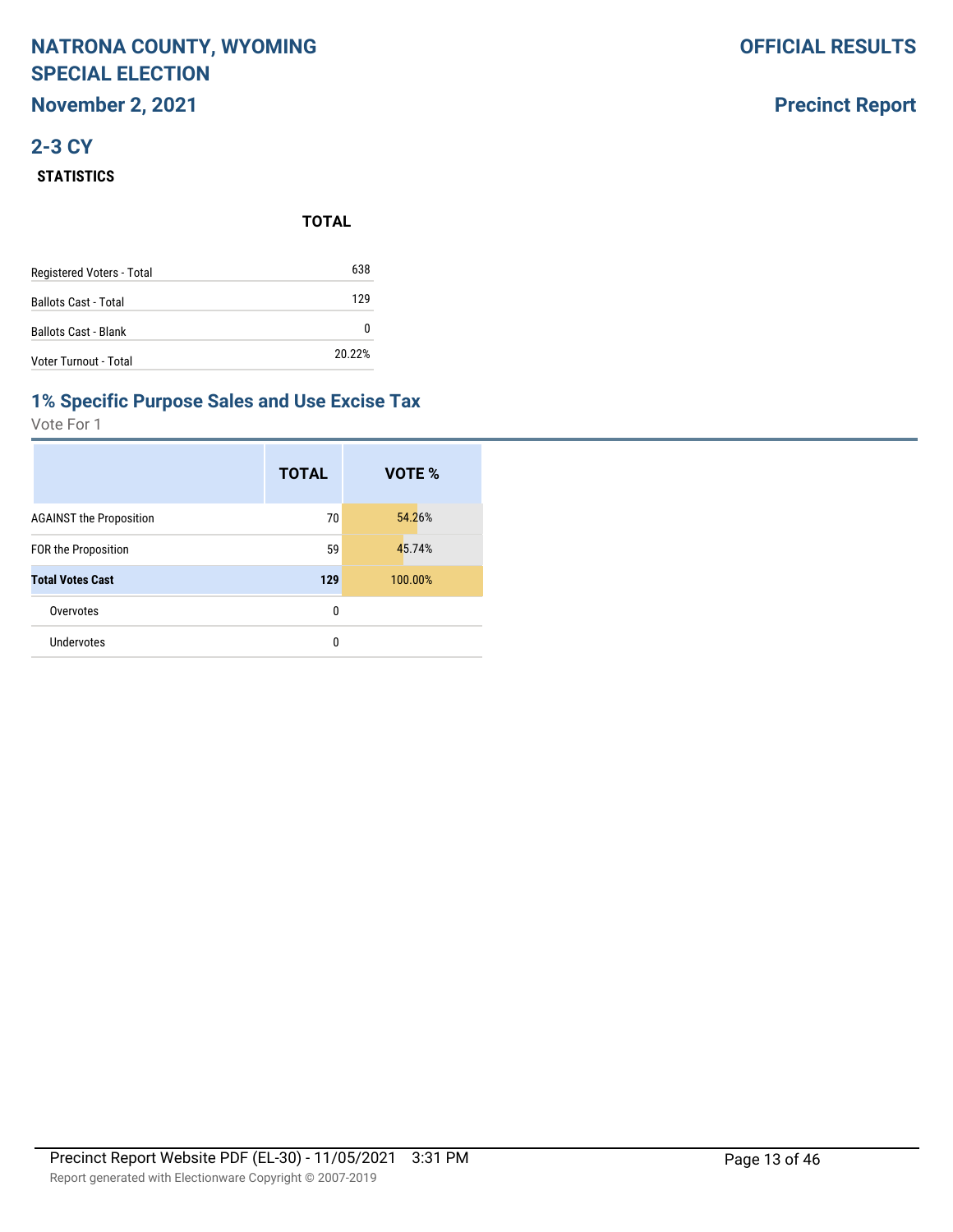### **November 2, 2021**

## **2-4 SOUTHRIDGE**

#### **STATISTICS**

**TOTAL**

| Registered Voters - Total   | 605    |
|-----------------------------|--------|
| <b>Ballots Cast - Total</b> | 129    |
| <b>Ballots Cast - Blank</b> | 0      |
| Voter Turnout - Total       | 21.32% |

#### **1% Specific Purpose Sales and Use Excise Tax**

Vote For 1

|                                | <b>TOTAL</b> | VOTE %  |
|--------------------------------|--------------|---------|
| <b>FOR the Proposition</b>     | 66           | 51.16%  |
| <b>AGAINST the Proposition</b> | 63           | 48.84%  |
| <b>Total Votes Cast</b>        | 129          | 100.00% |
| Overvotes                      | 0            |         |
| Undervotes                     | 0            |         |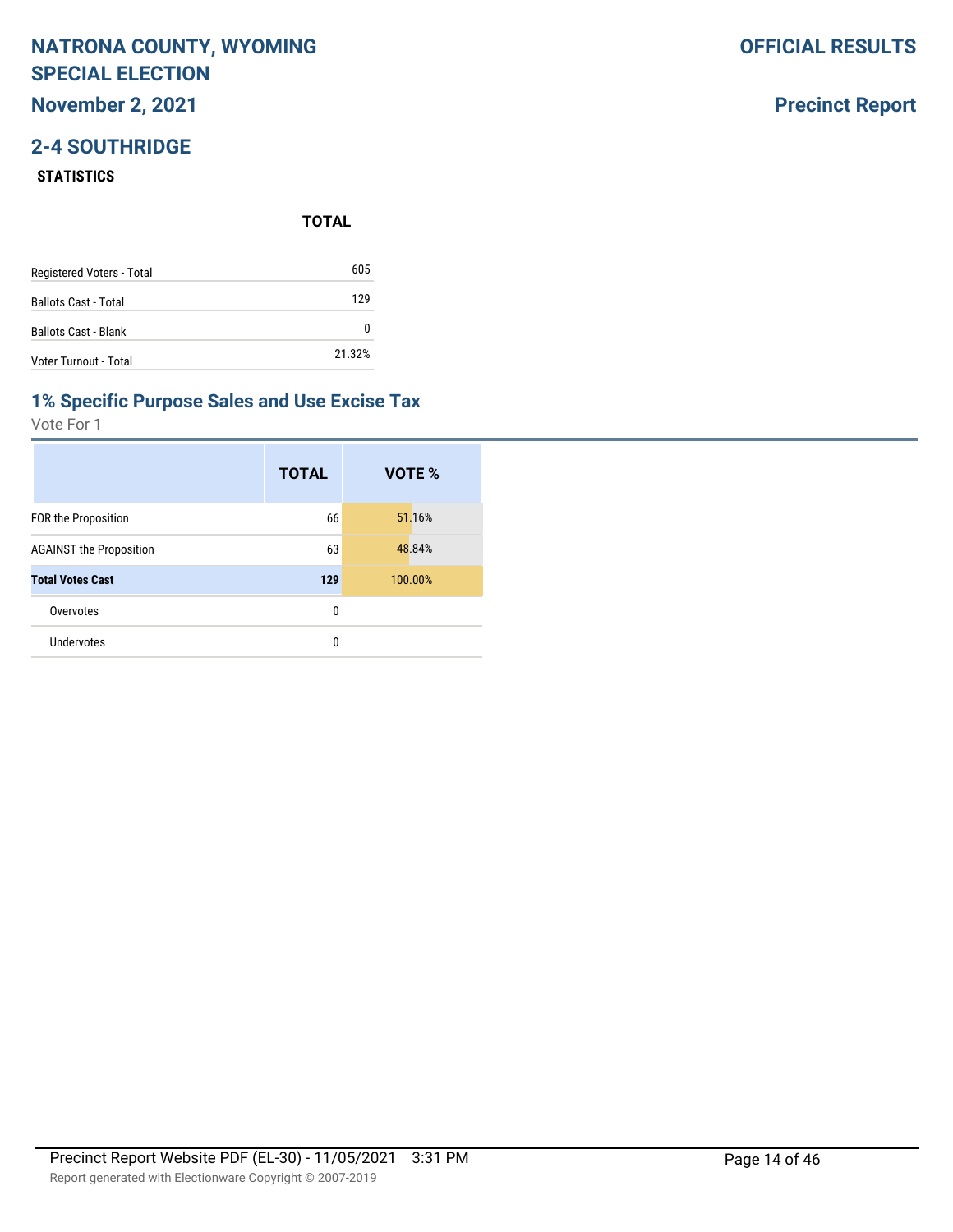**November 2, 2021**

## **2-6 SHRINE CLUB**

#### **STATISTICS**

**TOTAL**

| Registered Voters - Total   | 1,281  |
|-----------------------------|--------|
| <b>Ballots Cast - Total</b> | 341    |
| <b>Ballots Cast - Blank</b> | 0      |
| Voter Turnout - Total       | 26.62% |

## **1% Specific Purpose Sales and Use Excise Tax**

Vote For 1

|                                | <b>TOTAL</b> | VOTE %  |
|--------------------------------|--------------|---------|
| <b>AGAINST the Proposition</b> | 177          | 51.91%  |
| <b>FOR the Proposition</b>     | 164          | 48.09%  |
| <b>Total Votes Cast</b>        | 341          | 100.00% |
| Overvotes                      | 0            |         |
| <b>Undervotes</b>              | 0            |         |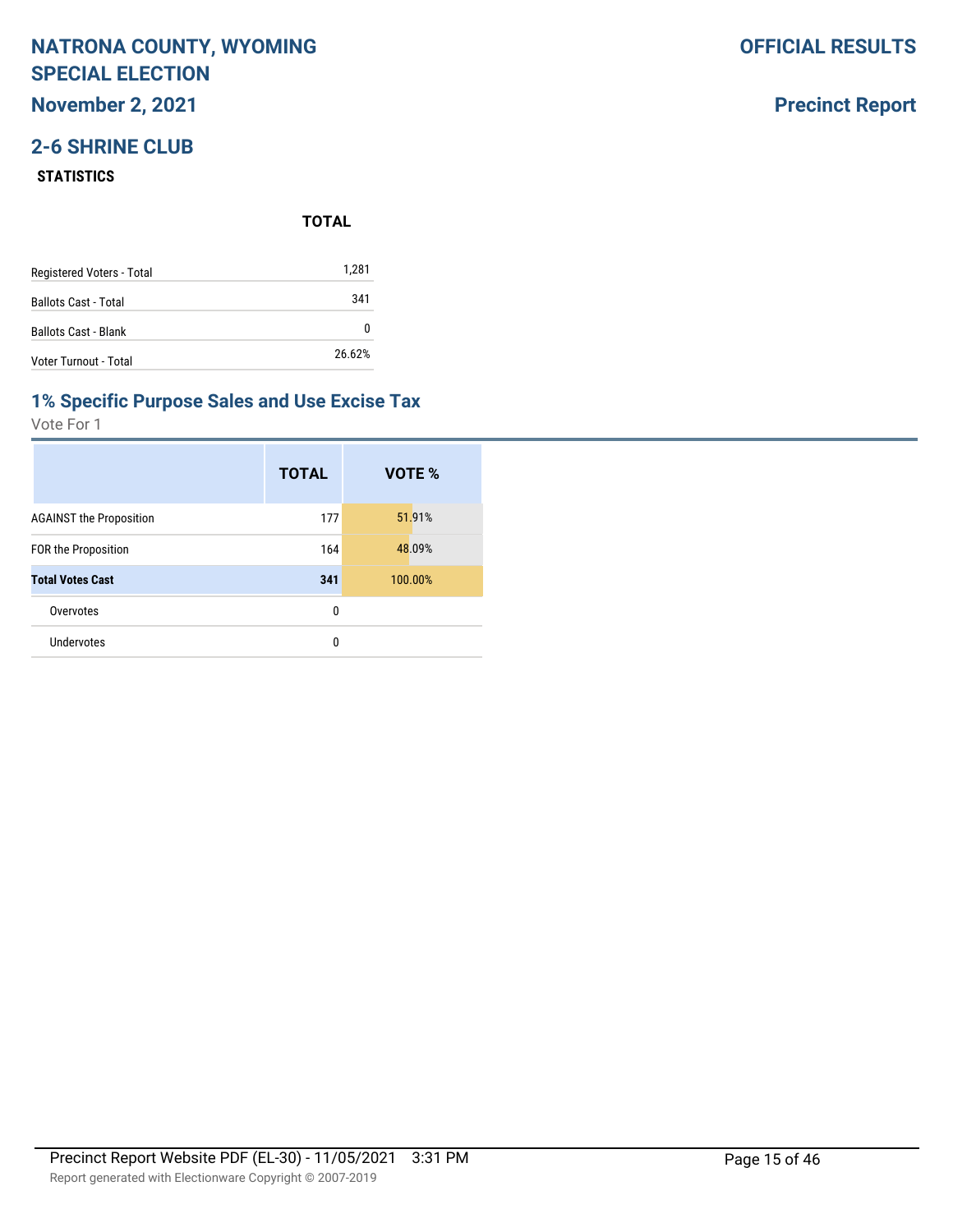## **November 2, 2021**

## **2-7 PARADISE VALLEY**

#### **STATISTICS**

**TOTAL**

| Registered Voters - Total   | 1,410    |
|-----------------------------|----------|
| <b>Ballots Cast - Total</b> | 274      |
| <b>Ballots Cast - Blank</b> | $^{(1)}$ |
| Voter Turnout - Total       | 19.43%   |

### **1% Specific Purpose Sales and Use Excise Tax**

Vote For 1

|                                | <b>TOTAL</b> | VOTE %  |
|--------------------------------|--------------|---------|
| <b>AGAINST the Proposition</b> | 157          | 57.30%  |
| <b>FOR the Proposition</b>     | 117          | 42.70%  |
| <b>Total Votes Cast</b>        | 274          | 100.00% |
| Overvotes                      | 0            |         |
| Undervotes                     | 0            |         |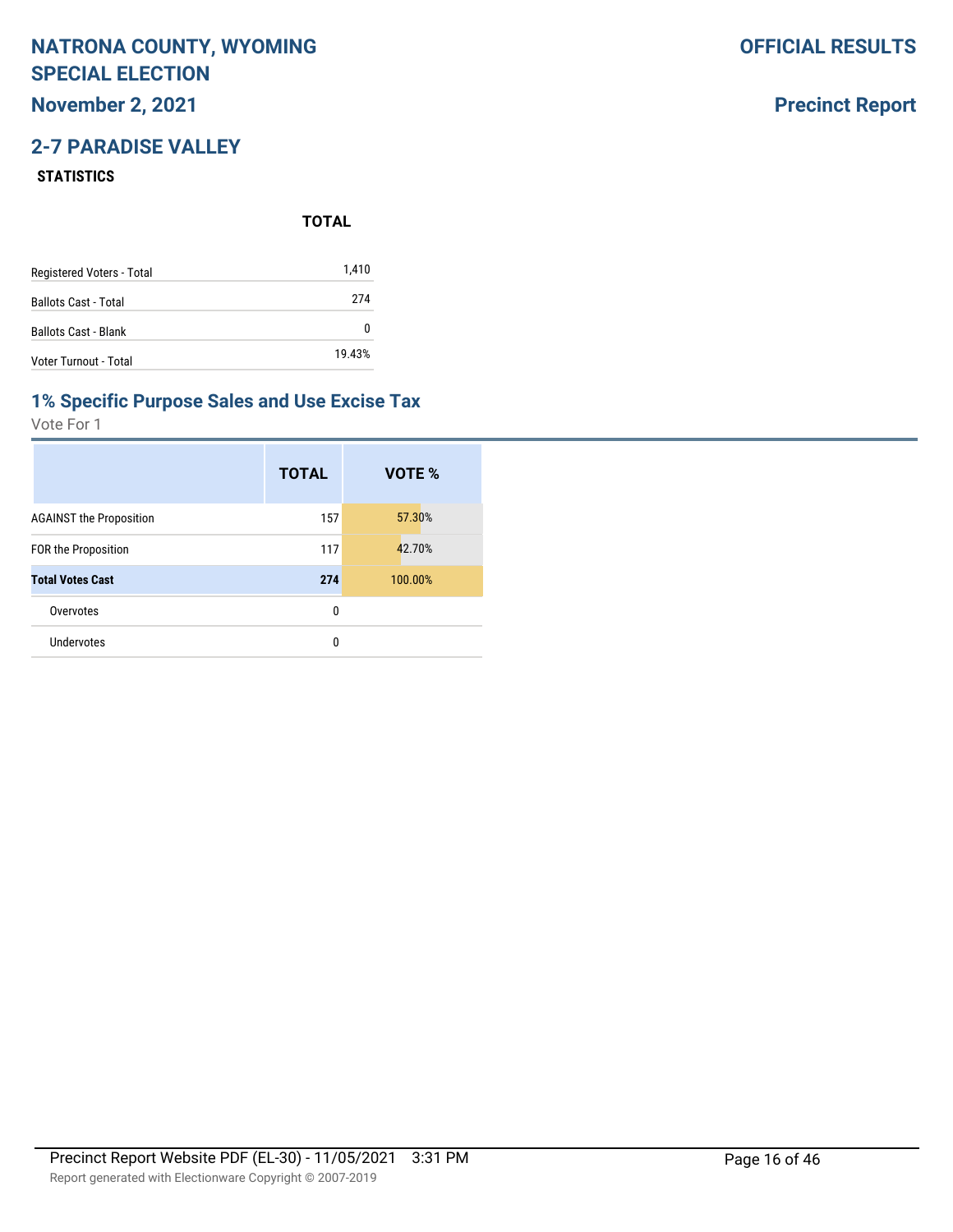**November 2, 2021**

## **2-8 OREGON TRAIL**

#### **STATISTICS**

**TOTAL**

| Registered Voters - Total   | 1,608  |
|-----------------------------|--------|
| <b>Ballots Cast - Total</b> | 286    |
| <b>Ballots Cast - Blank</b> | 0      |
| Voter Turnout - Total       | 17.79% |

### **1% Specific Purpose Sales and Use Excise Tax**

Vote For 1

|                                | <b>TOTAL</b> | VOTE %  |
|--------------------------------|--------------|---------|
| <b>AGAINST the Proposition</b> | 168          | 58.74%  |
| <b>FOR the Proposition</b>     | 118          | 41.26%  |
| <b>Total Votes Cast</b>        | 286          | 100.00% |
| Overvotes                      | 0            |         |
| Undervotes                     | 0            |         |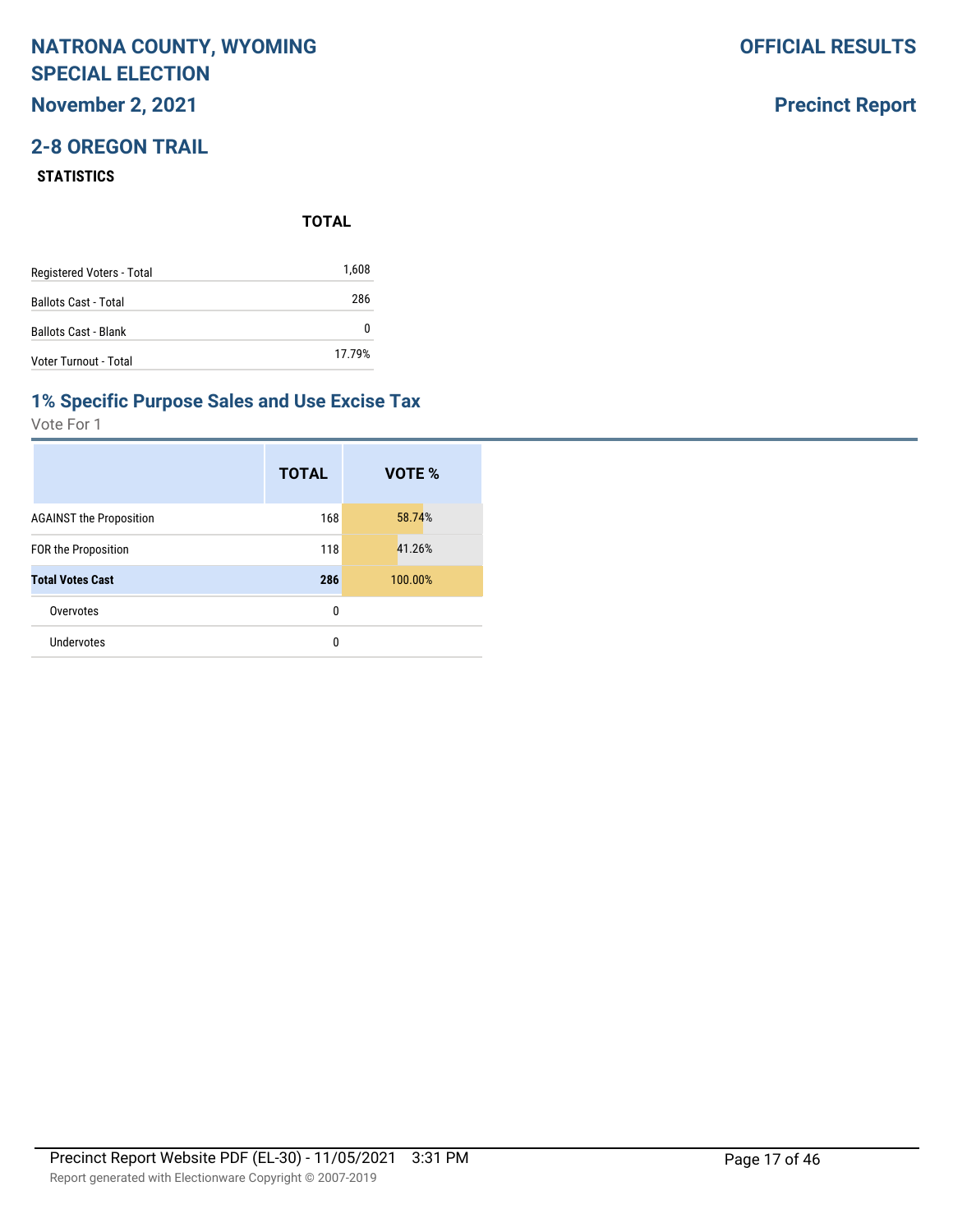**November 2, 2021**

## **2-9 SHEPHERD OF THE VALLEY**

#### **STATISTICS**

**TOTAL**

| Registered Voters - Total   | 622    |
|-----------------------------|--------|
| <b>Ballots Cast - Total</b> | 98     |
| <b>Ballots Cast - Blank</b> |        |
| Voter Turnout - Total       | 15.76% |

### **1% Specific Purpose Sales and Use Excise Tax**

Vote For 1

|                                | <b>TOTAL</b> | VOTE %  |
|--------------------------------|--------------|---------|
| <b>AGAINST the Proposition</b> | 60           | 61.22%  |
| <b>FOR the Proposition</b>     | 38           | 38.78%  |
| <b>Total Votes Cast</b>        | 98           | 100.00% |
| Overvotes                      | 0            |         |
| Undervotes                     | 0            |         |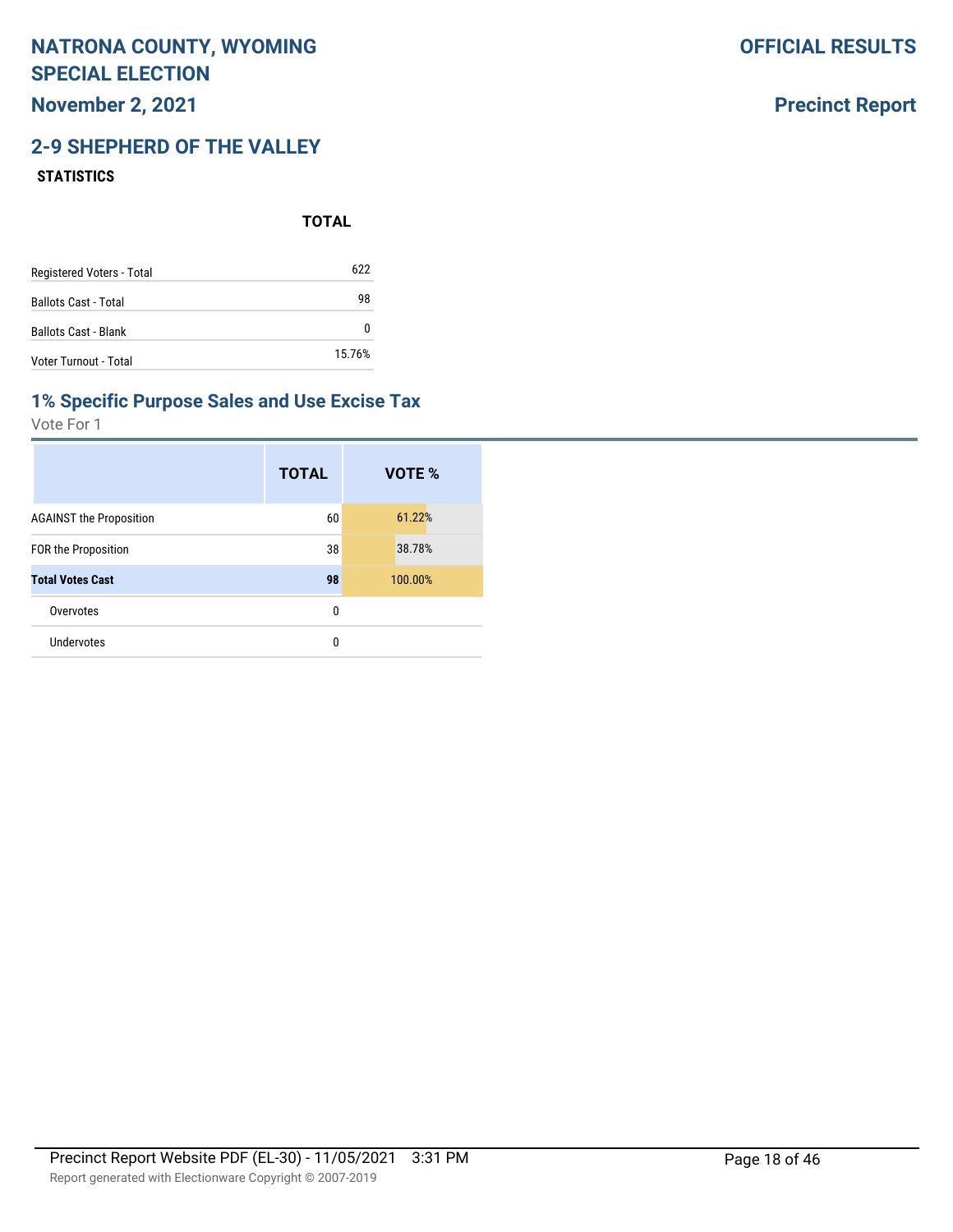## **November 2, 2021**

# **2-10 BETHEL BAPTIST CHURCH**

#### **STATISTICS**

**TOTAL**

| Registered Voters - Total   | 1,031  |
|-----------------------------|--------|
| <b>Ballots Cast - Total</b> | 297    |
| <b>Ballots Cast - Blank</b> |        |
| Voter Turnout - Total       | 28.81% |

### **1% Specific Purpose Sales and Use Excise Tax**

Vote For 1

|                                | <b>TOTAL</b> | VOTE %  |
|--------------------------------|--------------|---------|
| <b>FOR the Proposition</b>     | 157          | 52.86%  |
| <b>AGAINST the Proposition</b> | 140          | 47.14%  |
| <b>Total Votes Cast</b>        | 297          | 100.00% |
| Overvotes                      | 0            |         |
| Undervotes                     | 0            |         |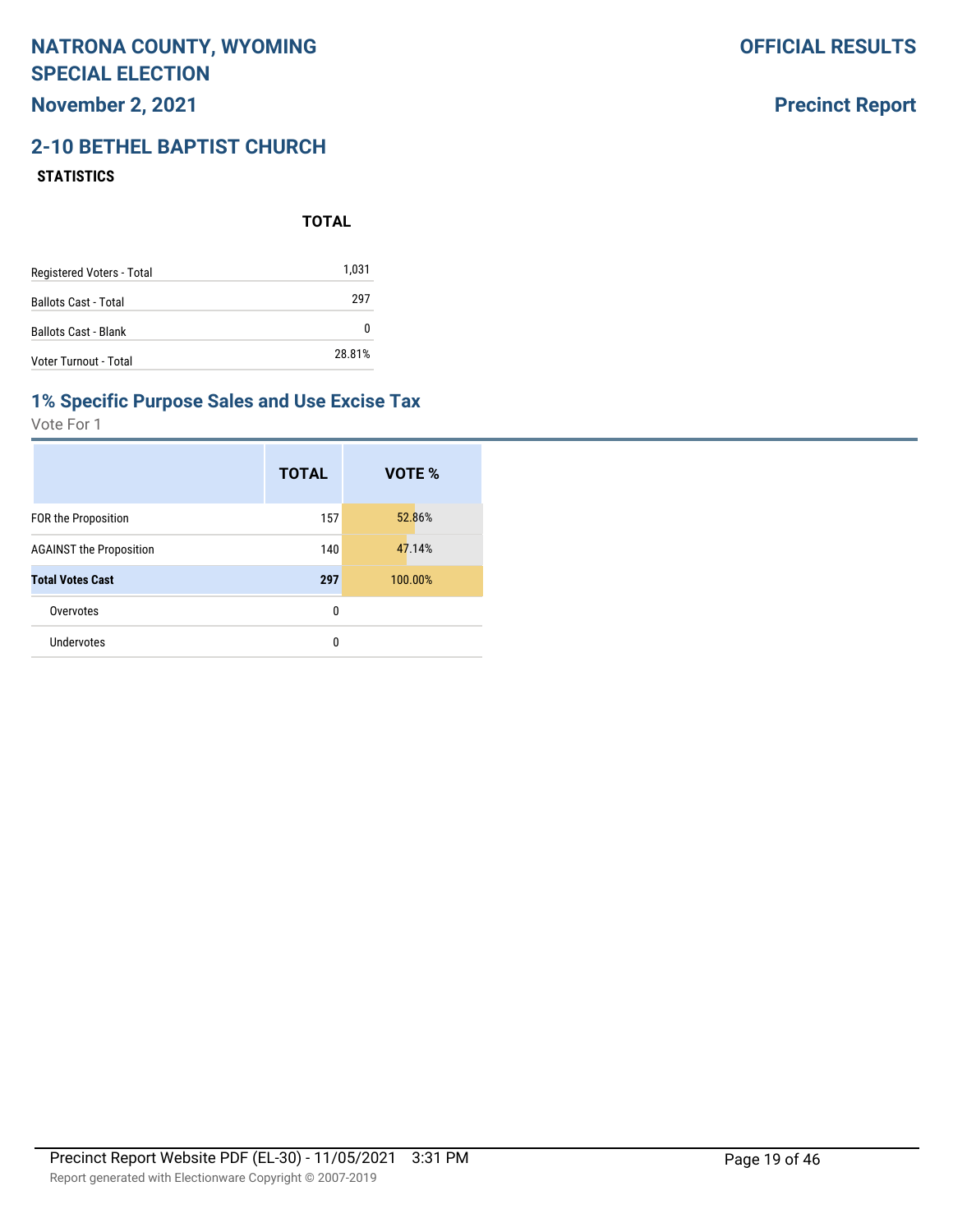## **November 2, 2021**

## **3-2 UNIVERSITY PARK**

#### **STATISTICS**

**TOTAL**

| Registered Voters - Total   | 828    |
|-----------------------------|--------|
| <b>Ballots Cast - Total</b> | 124    |
| <b>Ballots Cast - Blank</b> |        |
| Voter Turnout - Total       | 14.98% |

#### **1% Specific Purpose Sales and Use Excise Tax**

Vote For 1

|                                | <b>TOTAL</b> | VOTE %  |
|--------------------------------|--------------|---------|
| <b>AGAINST the Proposition</b> | 65           | 52.85%  |
| FOR the Proposition            | 58           | 47.15%  |
| <b>Total Votes Cast</b>        | 123          | 100.00% |
| Overvotes                      | 0            |         |
| Undervotes                     | 1            |         |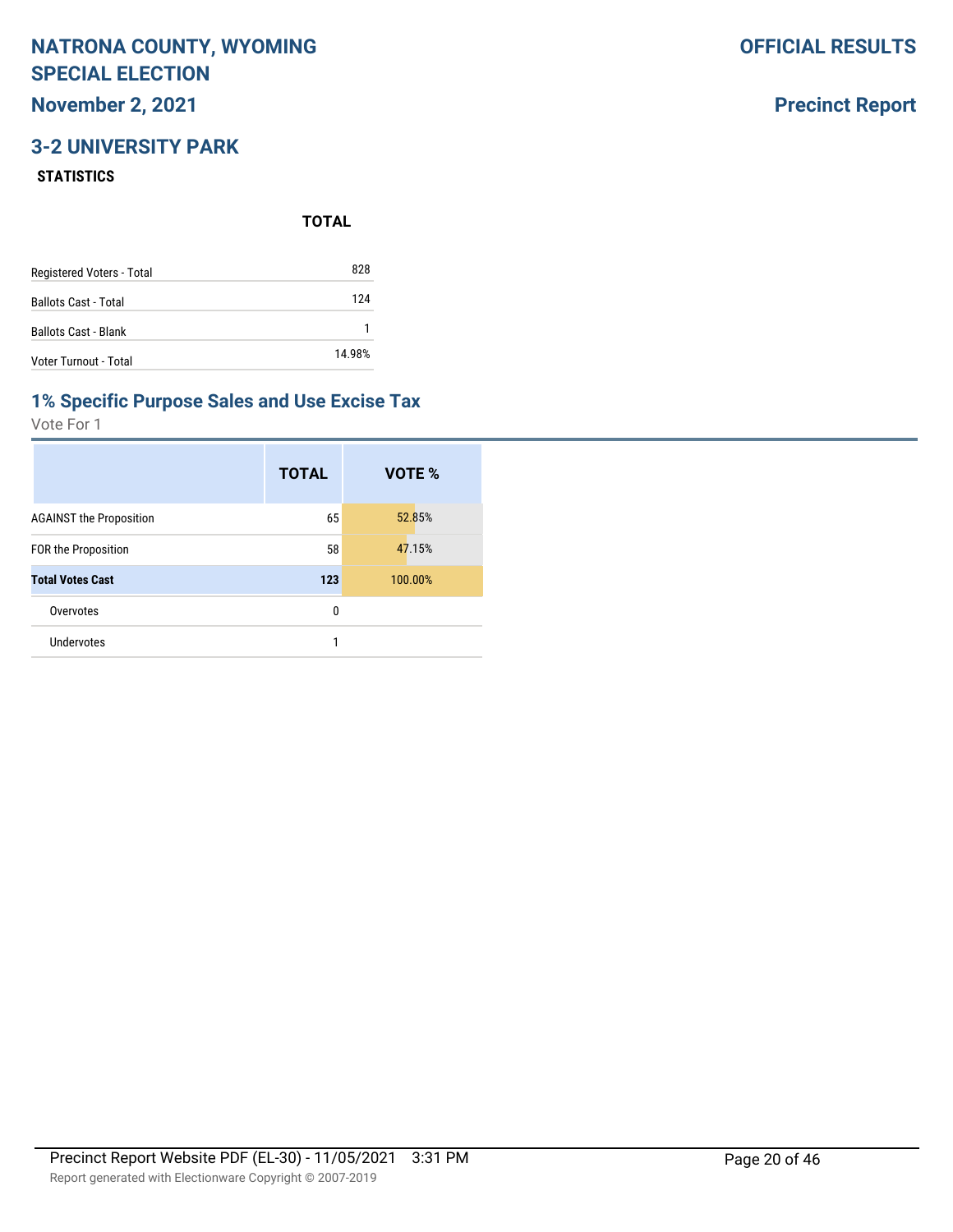**November 2, 2021**

### **3-3 PINEVIEW**

#### **STATISTICS**

**TOTAL**

| Registered Voters - Total   | 946    |
|-----------------------------|--------|
| <b>Ballots Cast - Total</b> | 178    |
| <b>Ballots Cast - Blank</b> | O      |
| Voter Turnout - Total       | 18.82% |

#### **1% Specific Purpose Sales and Use Excise Tax**

Vote For 1

|                                | <b>TOTAL</b> | VOTE %  |
|--------------------------------|--------------|---------|
| <b>FOR the Proposition</b>     | 103          | 57.87%  |
| <b>AGAINST the Proposition</b> | 75           | 42.13%  |
| <b>Total Votes Cast</b>        | 178          | 100.00% |
| Overvotes                      | 0            |         |
| Undervotes                     | 0            |         |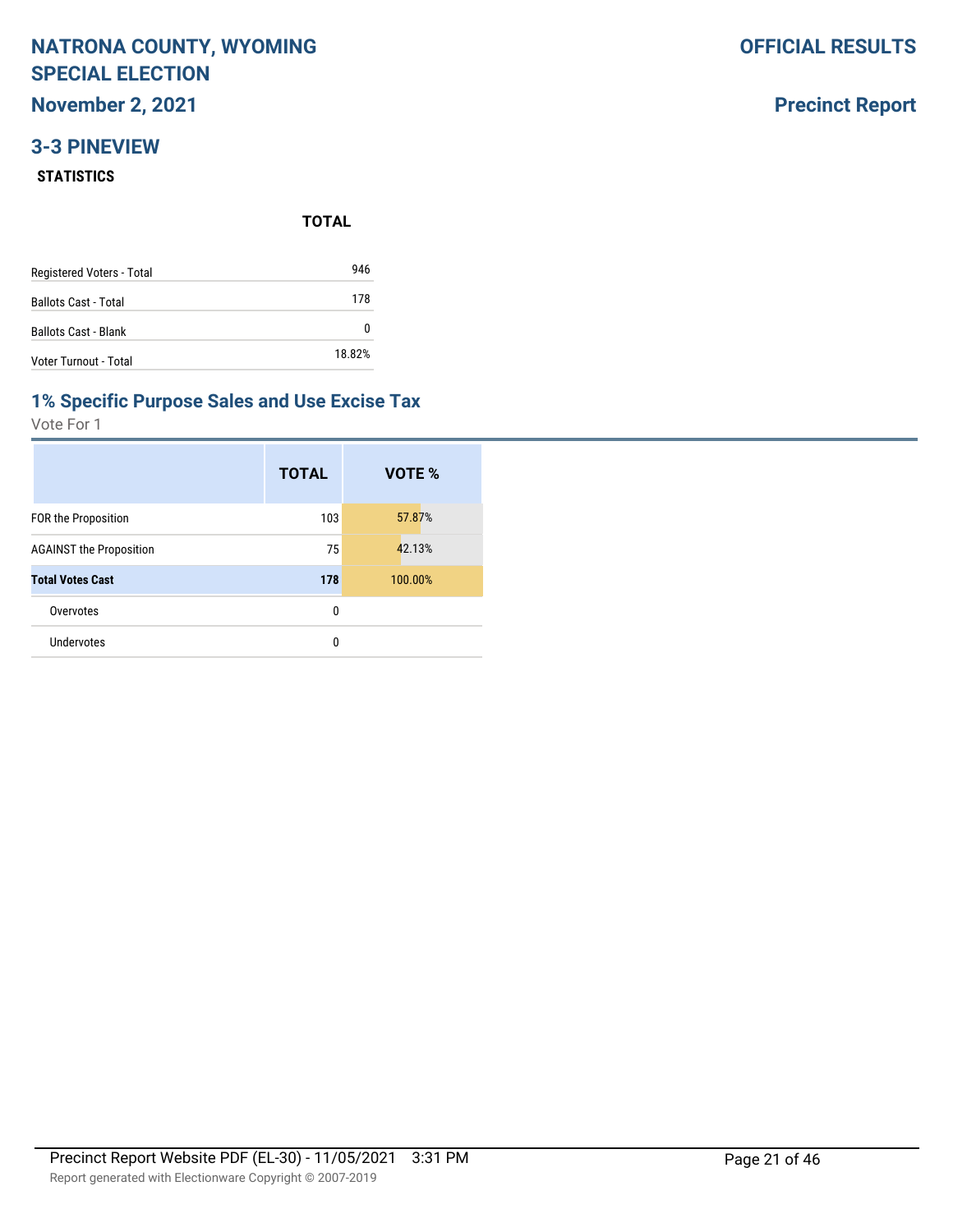**November 2, 2021**

### **3-4 SAGEWOOD**

#### **STATISTICS**

|                             | <b>TOTAL</b> |  |
|-----------------------------|--------------|--|
| Registered Voters - Total   | 1,214        |  |
| <b>Ballots Cast - Total</b> | 197          |  |
| <b>Ballots Cast - Blank</b> | 0            |  |
| Voter Turnout - Total       | 16.23%       |  |

#### **1% Specific Purpose Sales and Use Excise Tax**

Vote For 1

|                                | <b>TOTAL</b> | VOTE %  |
|--------------------------------|--------------|---------|
| <b>AGAINST the Proposition</b> | 103          | 52.55%  |
| <b>FOR the Proposition</b>     | 93           | 47.45%  |
| <b>Total Votes Cast</b>        | 196          | 100.00% |
| Overvotes                      | 1            |         |
| Undervotes                     | 0            |         |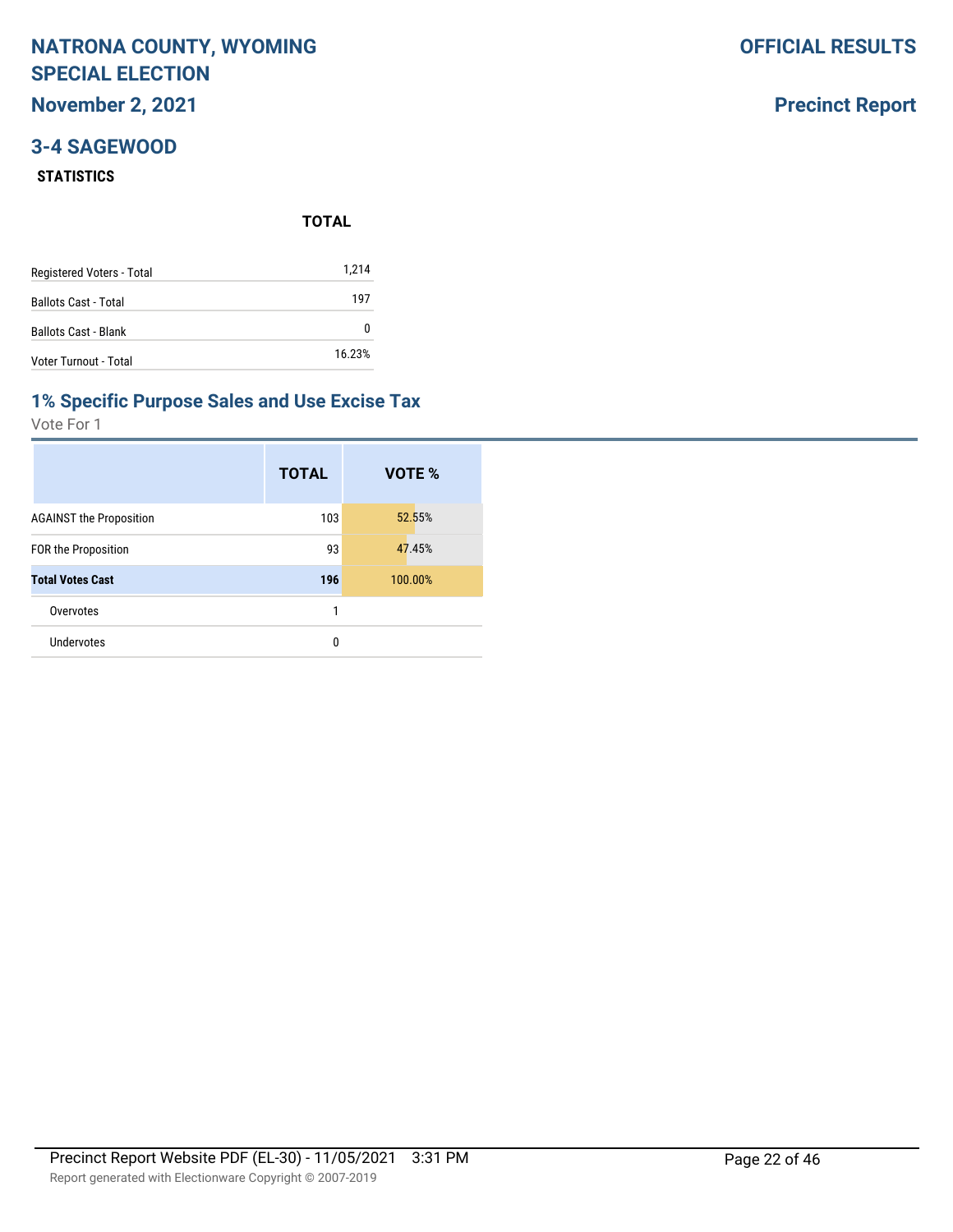**November 2, 2021**

## **3-5 KELLY WALSH**

#### **STATISTICS**

**TOTAL**

| Registered Voters - Total   | 769    |
|-----------------------------|--------|
| <b>Ballots Cast - Total</b> | 166    |
| <b>Ballots Cast - Blank</b> | 0      |
| Voter Turnout - Total       | 21.59% |

### **1% Specific Purpose Sales and Use Excise Tax**

Vote For 1

|                                | <b>TOTAL</b> | VOTE %  |
|--------------------------------|--------------|---------|
| <b>FOR the Proposition</b>     | 102          | 61.45%  |
| <b>AGAINST the Proposition</b> | 64           | 38.55%  |
| <b>Total Votes Cast</b>        | 166          | 100.00% |
| Overvotes                      | 0            |         |
| Undervotes                     | 0            |         |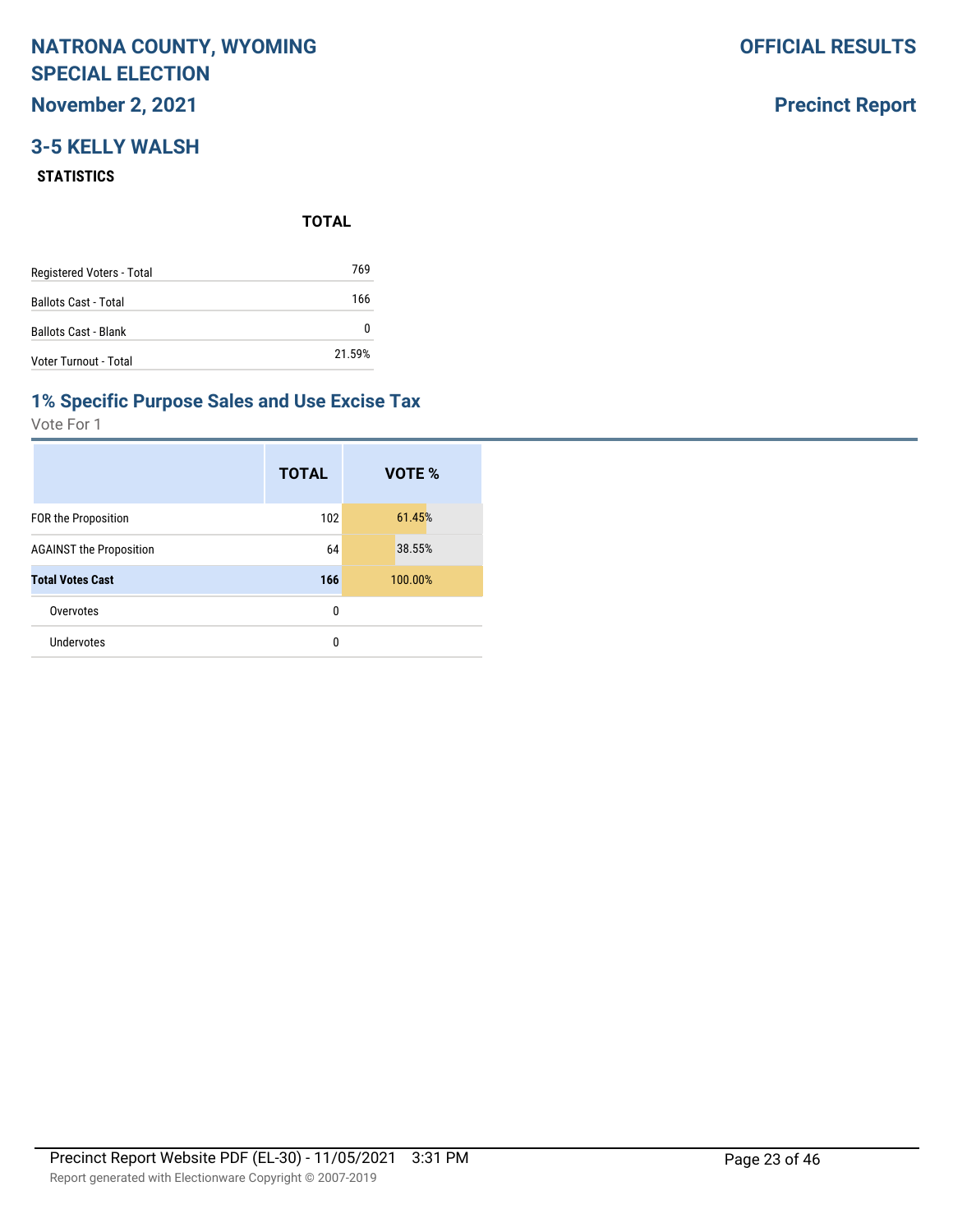## **November 2, 2021**

## **3-6 MANOR HEIGHTS**

#### **STATISTICS**

**TOTAL**

| Registered Voters - Total   | 853    |
|-----------------------------|--------|
| <b>Ballots Cast - Total</b> | 272    |
| <b>Ballots Cast - Blank</b> | 0      |
| Voter Turnout - Total       | 31.89% |

#### **1% Specific Purpose Sales and Use Excise Tax**

Vote For 1

|                                | <b>TOTAL</b> | VOTE %  |
|--------------------------------|--------------|---------|
| <b>FOR the Proposition</b>     | 172          | 63.24%  |
| <b>AGAINST the Proposition</b> | 100          | 36.76%  |
| <b>Total Votes Cast</b>        | 272          | 100.00% |
| Overvotes                      | 0            |         |
| Undervotes                     | 0            |         |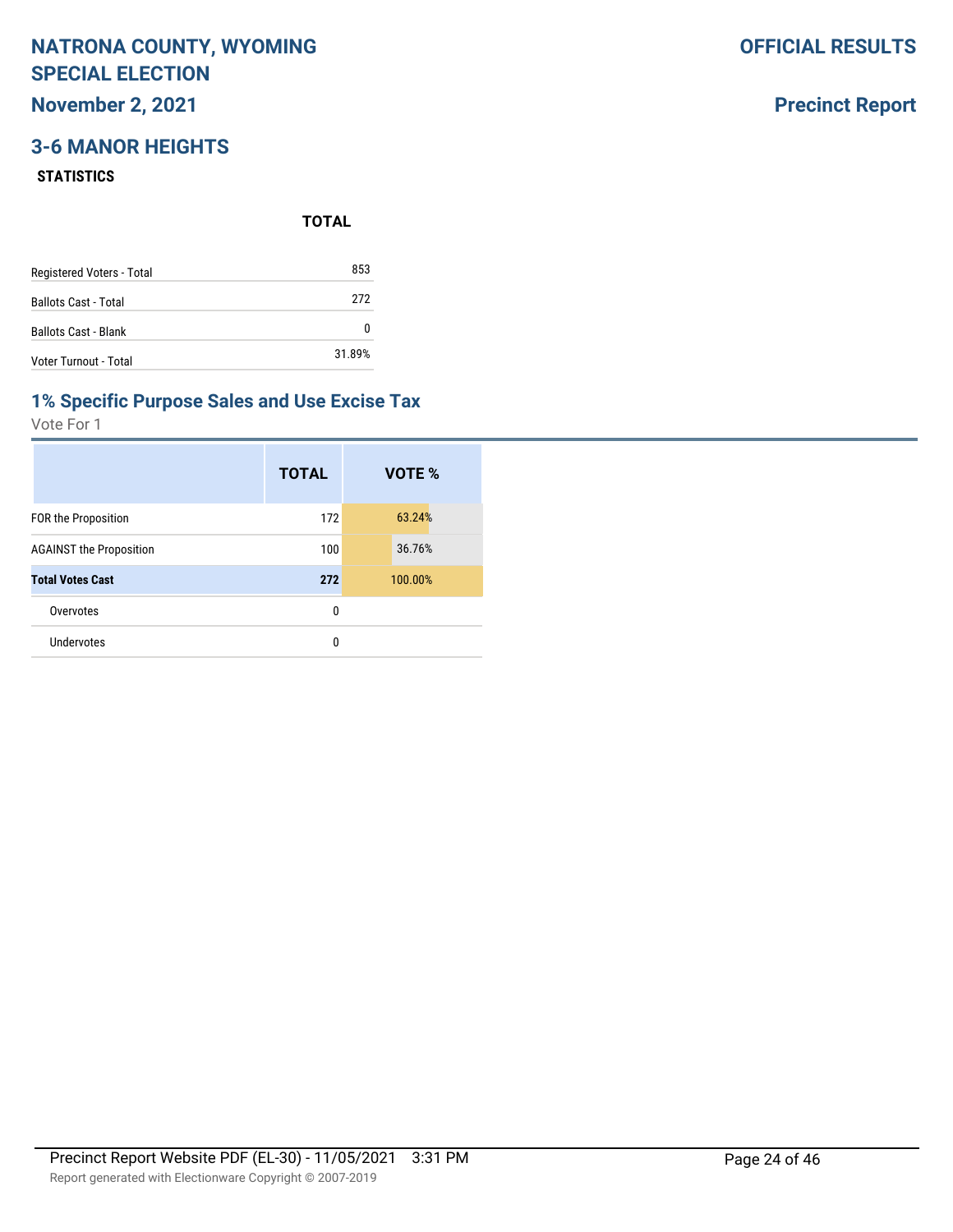**November 2, 2021**

## **3-8 PRINCE OF PEACE CHURCH**

#### **STATISTICS**

|                             | <b>TOTAL</b> |  |
|-----------------------------|--------------|--|
| Registered Voters - Total   | 1,516        |  |
| <b>Ballots Cast - Total</b> | 273          |  |
| <b>Ballots Cast - Blank</b> | 0            |  |
| Voter Turnout - Total       | 18.01%       |  |

#### **1% Specific Purpose Sales and Use Excise Tax**

Vote For 1

|                                | <b>TOTAL</b> | VOTE %  |
|--------------------------------|--------------|---------|
| FOR the Proposition            | 145          | 53.11%  |
| <b>AGAINST the Proposition</b> | 128          | 46.89%  |
| <b>Total Votes Cast</b>        | 273          | 100.00% |
| Overvotes                      | 0            |         |
| <b>Undervotes</b>              | 0            |         |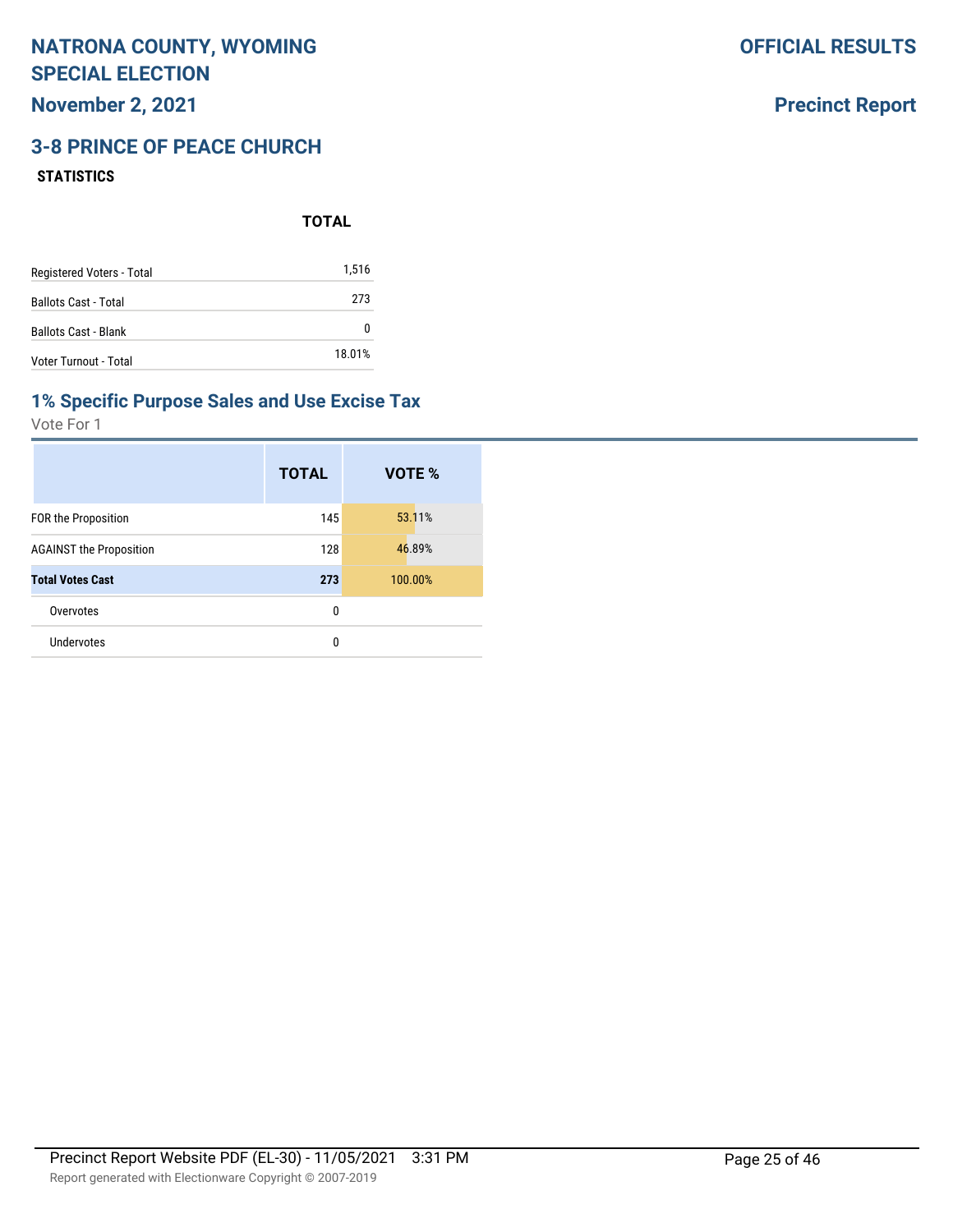**November 2, 2021**

## **3-9 VERDA JAMES**

#### **STATISTICS**

**TOTAL**

| Registered Voters - Total   | 615    |
|-----------------------------|--------|
| <b>Ballots Cast - Total</b> | 143    |
| <b>Ballots Cast - Blank</b> | n      |
| Voter Turnout - Total       | 23.25% |

#### **1% Specific Purpose Sales and Use Excise Tax**

Vote For 1

|                                | <b>TOTAL</b> | VOTE %  |
|--------------------------------|--------------|---------|
| <b>FOR the Proposition</b>     | 77           | 53.85%  |
| <b>AGAINST the Proposition</b> | 66           | 46.15%  |
| <b>Total Votes Cast</b>        | 143          | 100.00% |
| Overvotes                      | 0            |         |
| Undervotes                     | 0            |         |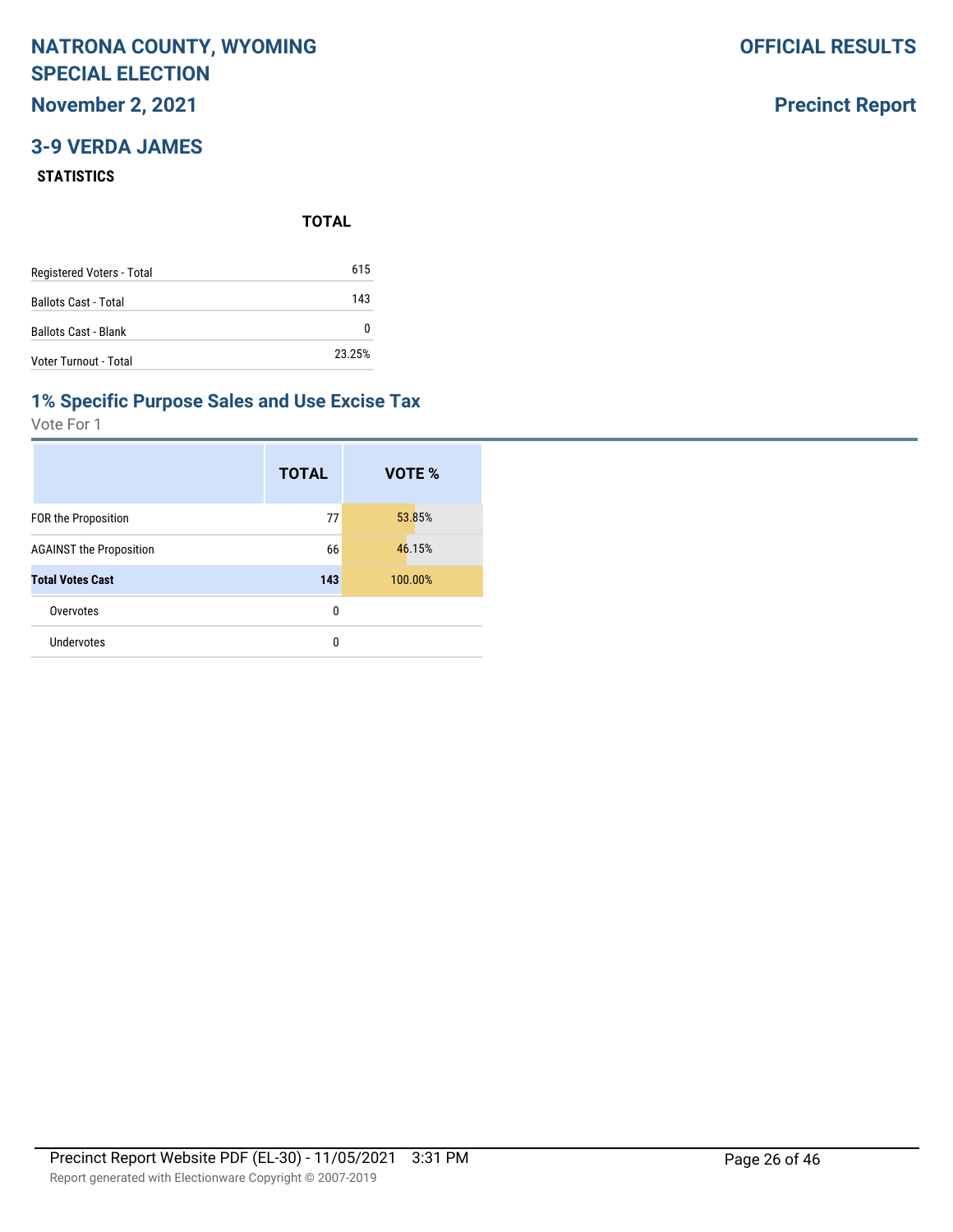## **Precinct Report**

### **3-10 COMMUNITY HEALTH CENTER STATISTICS**

|                             | <b>TOTAL</b> |
|-----------------------------|--------------|
| Registered Voters - Total   | 2,804        |
| <b>Ballots Cast - Total</b> | 522          |
| <b>Ballots Cast - Blank</b> | 0            |
| Voter Turnout - Total       | 18.62%       |

#### **1% Specific Purpose Sales and Use Excise Tax**

|                                | <b>TOTAL</b> | VOTE %  |
|--------------------------------|--------------|---------|
| <b>FOR the Proposition</b>     | 297          | 56.90%  |
| <b>AGAINST the Proposition</b> | 225          | 43.10%  |
| <b>Total Votes Cast</b>        | 522          | 100.00% |
| Overvotes                      | 0            |         |
| Undervotes                     | 0            |         |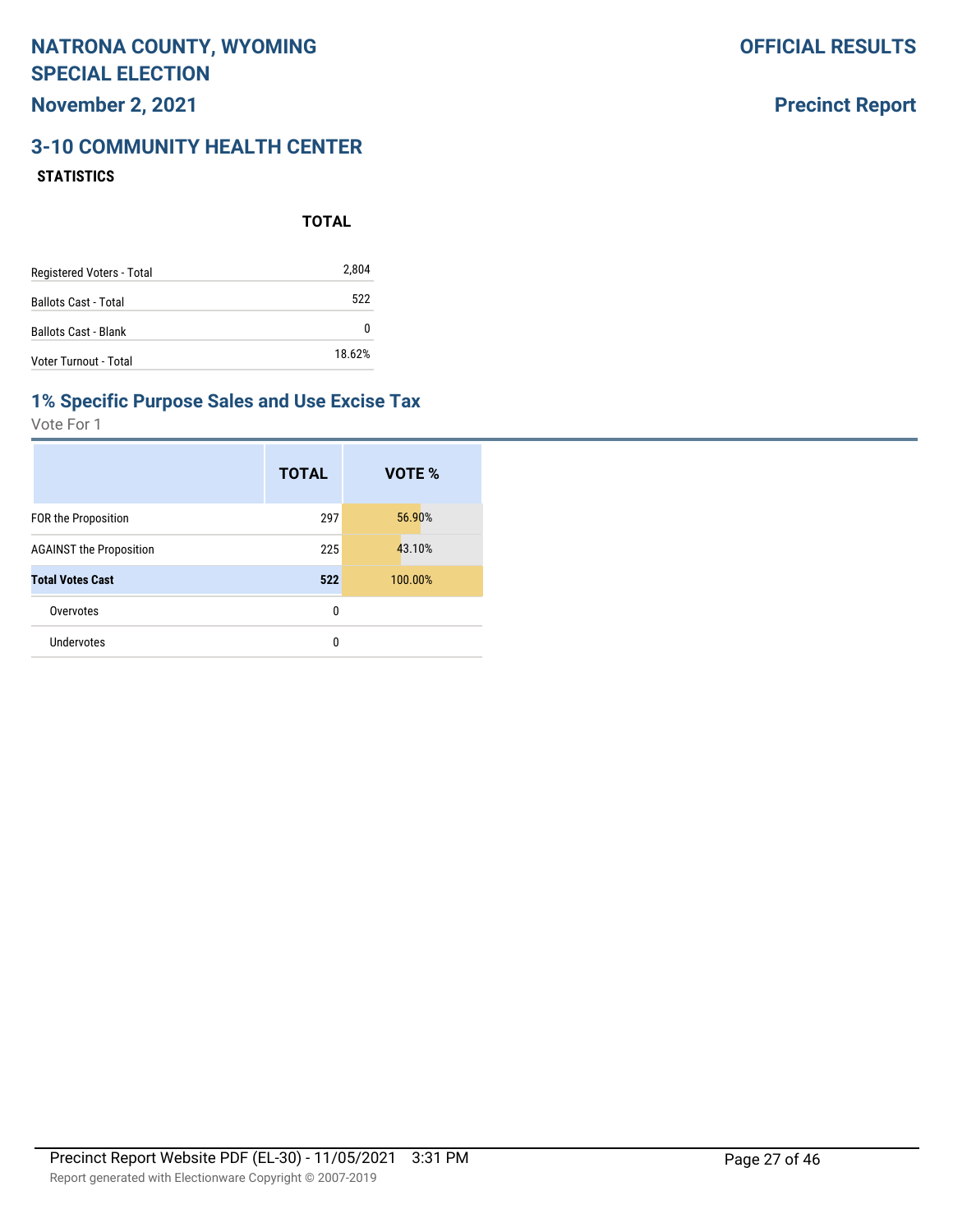### **Precinct Report**

## **4-1 EVANSVILLE COMMUNITY CENTER STATISTICS**

**TOTAL**

|                             | . <del>.</del> . |
|-----------------------------|------------------|
| Registered Voters - Total   | 951              |
| <b>Ballots Cast - Total</b> | 118              |
| <b>Ballots Cast - Blank</b> |                  |
| Voter Turnout - Total       | 12.41%           |

#### **1% Specific Purpose Sales and Use Excise Tax**

|                                | <b>TOTAL</b> | VOTE %  |
|--------------------------------|--------------|---------|
| <b>AGAINST the Proposition</b> | 75           | 63.56%  |
| <b>FOR the Proposition</b>     | 43           | 36.44%  |
| <b>Total Votes Cast</b>        | 118          | 100.00% |
| Overvotes                      | 0            |         |
| Undervotes                     | 0            |         |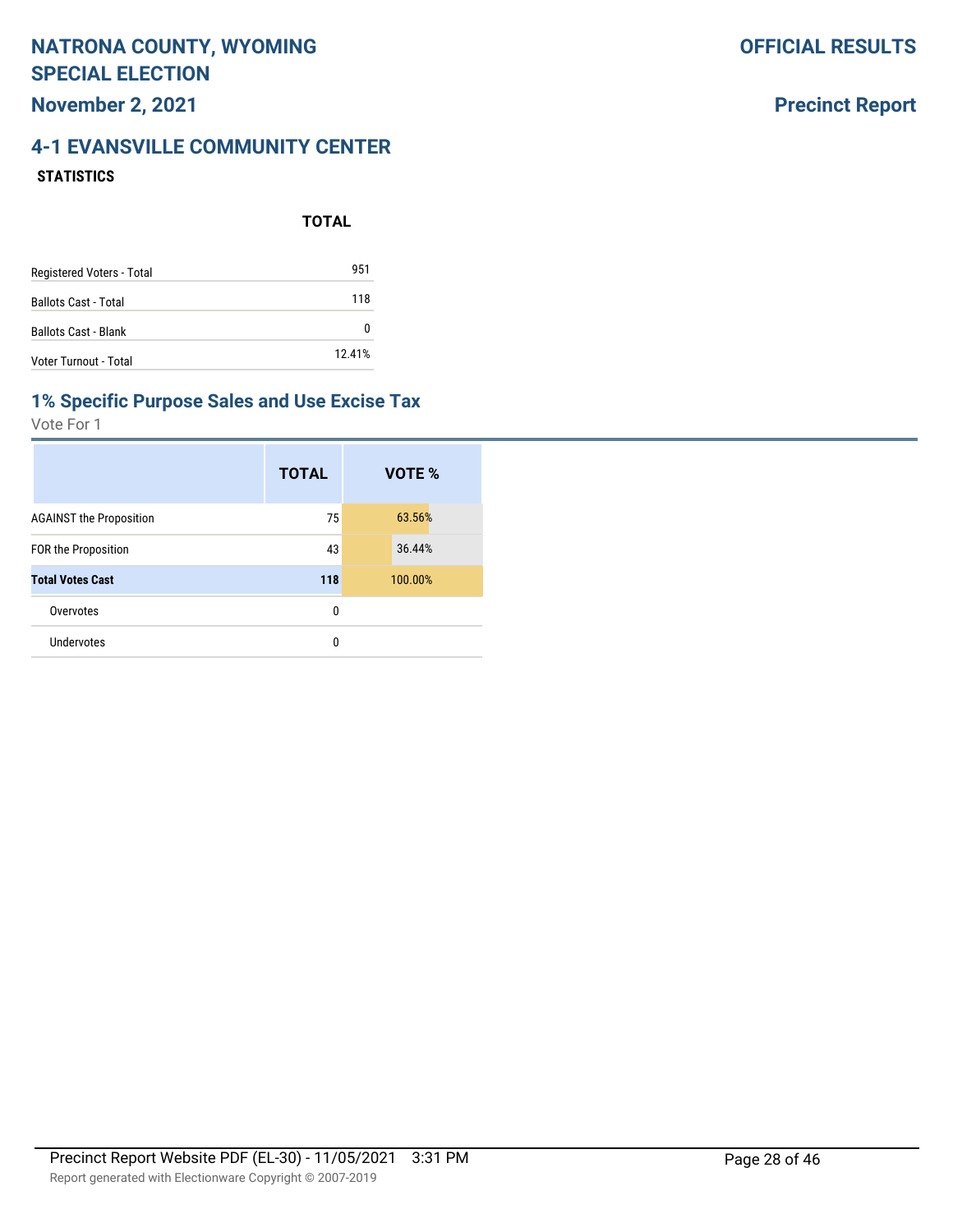### **Precinct Report**

### **4-2 EVANSVILLE COMMUNITY CENTER STATISTICS**

|                             | <b>TOTAL</b> |
|-----------------------------|--------------|
| Registered Voters - Total   | 1,115        |
| <b>Ballots Cast - Total</b> | 207          |
| <b>Ballots Cast - Blank</b> | O            |
| Voter Turnout - Total       | 18.56%       |

#### **1% Specific Purpose Sales and Use Excise Tax**

|                                | <b>TOTAL</b> | VOTE %  |
|--------------------------------|--------------|---------|
| <b>AGAINST the Proposition</b> | 149          | 71.98%  |
| FOR the Proposition            | 58           | 28.02%  |
| <b>Total Votes Cast</b>        | 207          | 100.00% |
| Overvotes                      | 0            |         |
| Undervotes                     | 0            |         |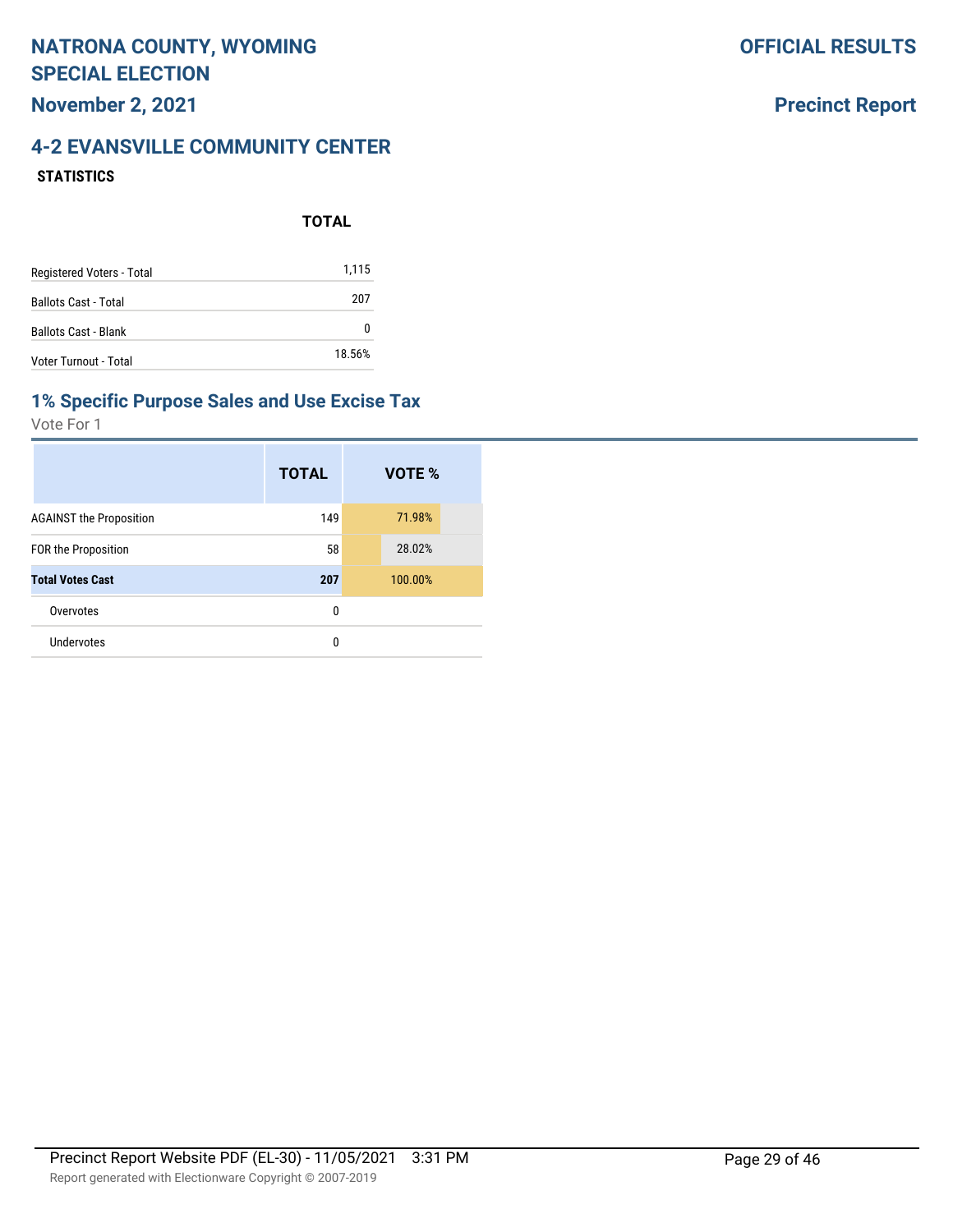**November 2, 2021**

## **5-1 HAT SIX**

#### **STATISTICS**

|                           | <b>TOTAL</b> |  |
|---------------------------|--------------|--|
| Registered Voters - Total | 75           |  |
| Ballots Cast - Total      | 11           |  |
| Ballots Cast - Blank      | 0            |  |
| Voter Turnout - Total     | 14.67%       |  |

## **1% Specific Purpose Sales and Use Excise Tax**

Vote For 1

|                                | <b>TOTAL</b>   | VOTE %  |
|--------------------------------|----------------|---------|
| <b>AGAINST the Proposition</b> | 9              | 81.82%  |
| <b>FOR the Proposition</b>     | $\overline{2}$ | 18.18%  |
| <b>Total Votes Cast</b>        | 11             | 100.00% |
| Overvotes                      | 0              |         |
| Undervotes                     | 0              |         |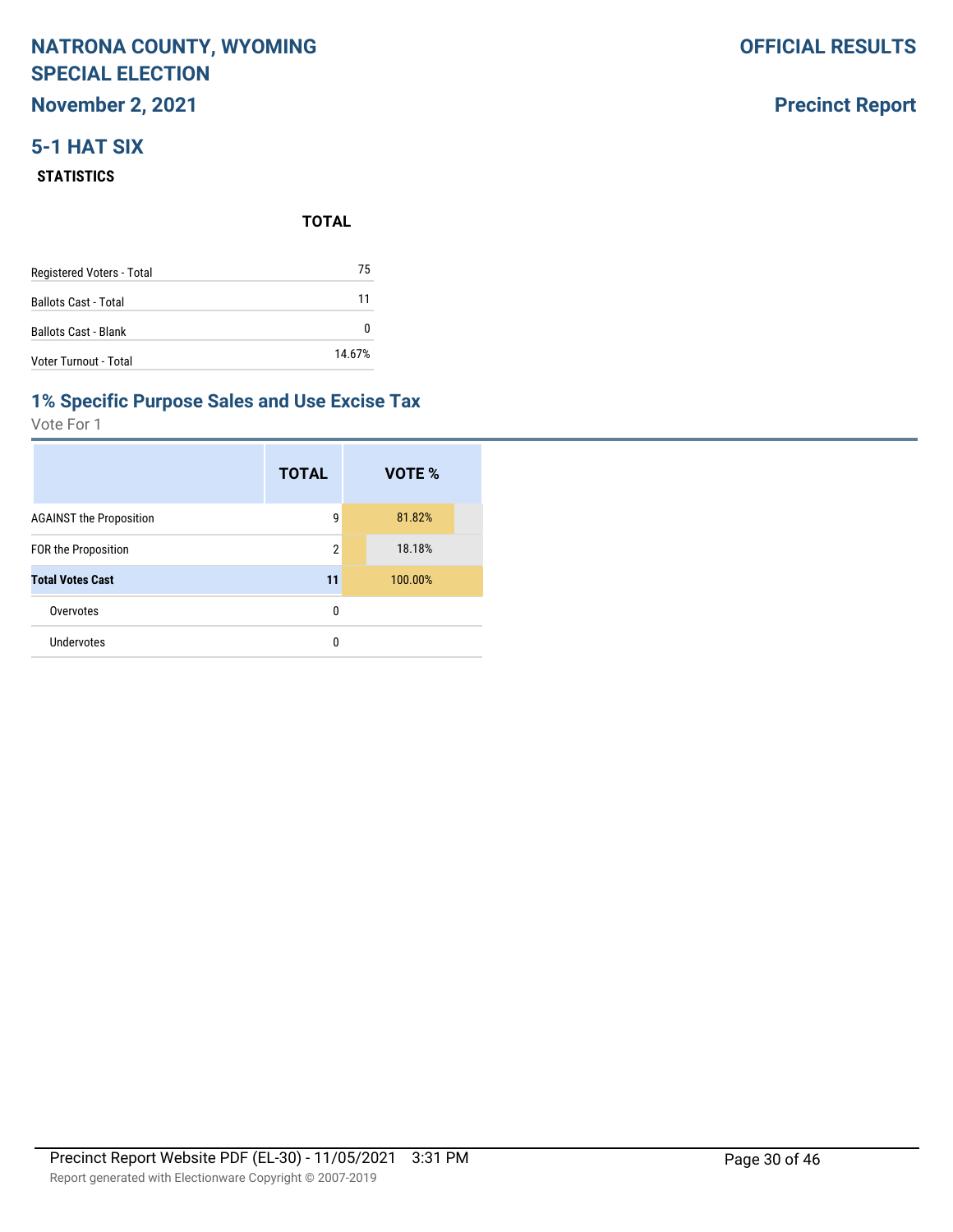**November 2, 2021**

## **7-1 MIDWEST TOWN HALL**

#### **STATISTICS**

**TOTAL**

| Registered Voters - Total   | 153    |
|-----------------------------|--------|
| <b>Ballots Cast - Total</b> | 69     |
| <b>Ballots Cast - Blank</b> |        |
| Voter Turnout - Total       | 45.10% |

#### **1% Specific Purpose Sales and Use Excise Tax**

Vote For 1

|                                | <b>TOTAL</b> | VOTE %  |
|--------------------------------|--------------|---------|
| FOR the Proposition            | 64           | 92.75%  |
| <b>AGAINST the Proposition</b> | 5            | 7.25%   |
| <b>Total Votes Cast</b>        | 69           | 100.00% |
| Overvotes                      | 0            |         |
| Undervotes                     | 0            |         |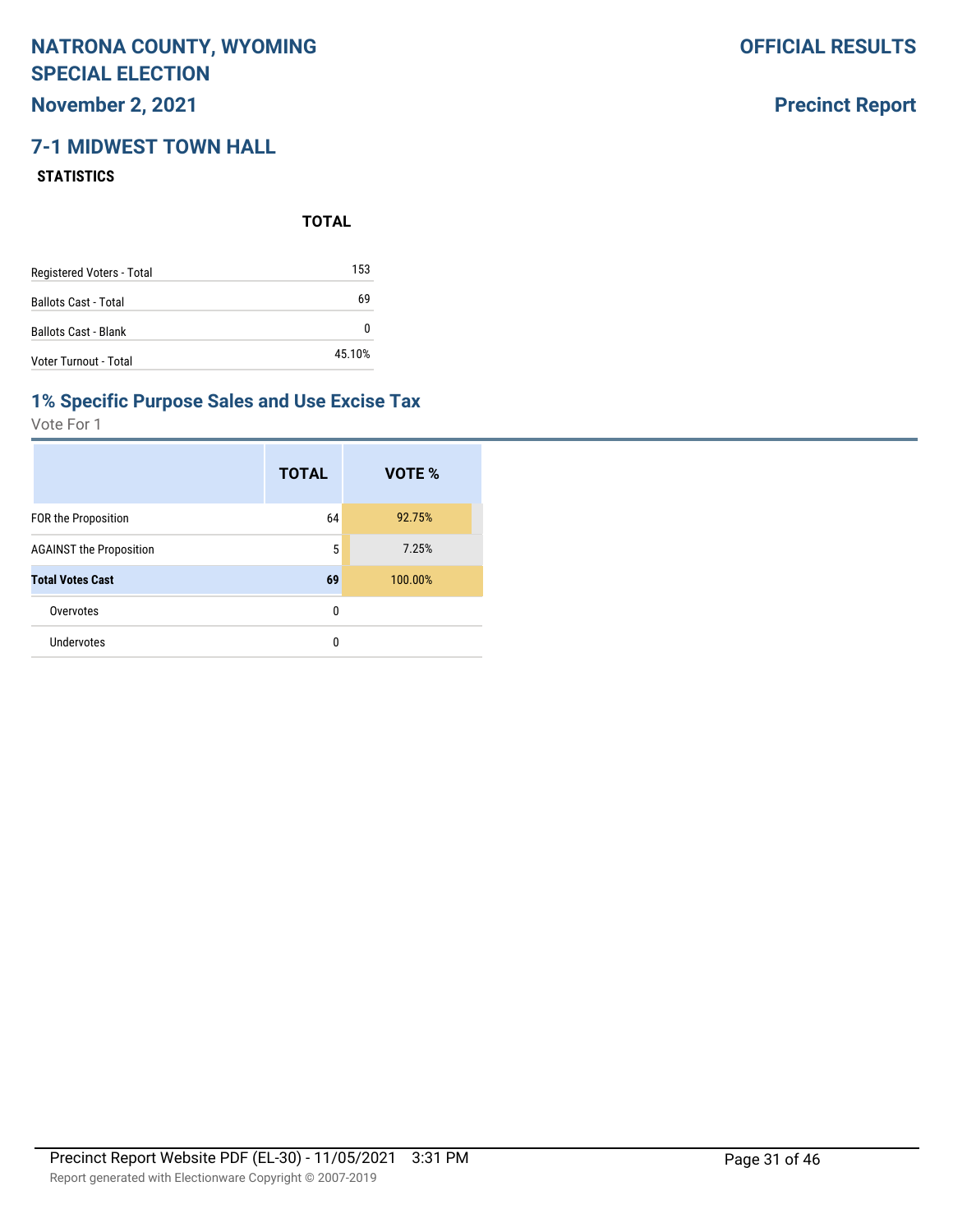**November 2, 2021**

## **7-2 EDGERTON TOWN HALL**

#### **STATISTICS**

**TOTAL**

| Registered Voters - Total   | 79     |
|-----------------------------|--------|
| <b>Ballots Cast - Total</b> | 40     |
| <b>Ballots Cast - Blank</b> |        |
| Voter Turnout - Total       | 50.63% |

#### **1% Specific Purpose Sales and Use Excise Tax**

Vote For 1

|                                | <b>TOTAL</b> | VOTE %  |
|--------------------------------|--------------|---------|
| <b>FOR the Proposition</b>     | 36           | 90.00%  |
| <b>AGAINST the Proposition</b> | 4            | 10.00%  |
| <b>Total Votes Cast</b>        | 40           | 100.00% |
| Overvotes                      | 0            |         |
| Undervotes                     | 0            |         |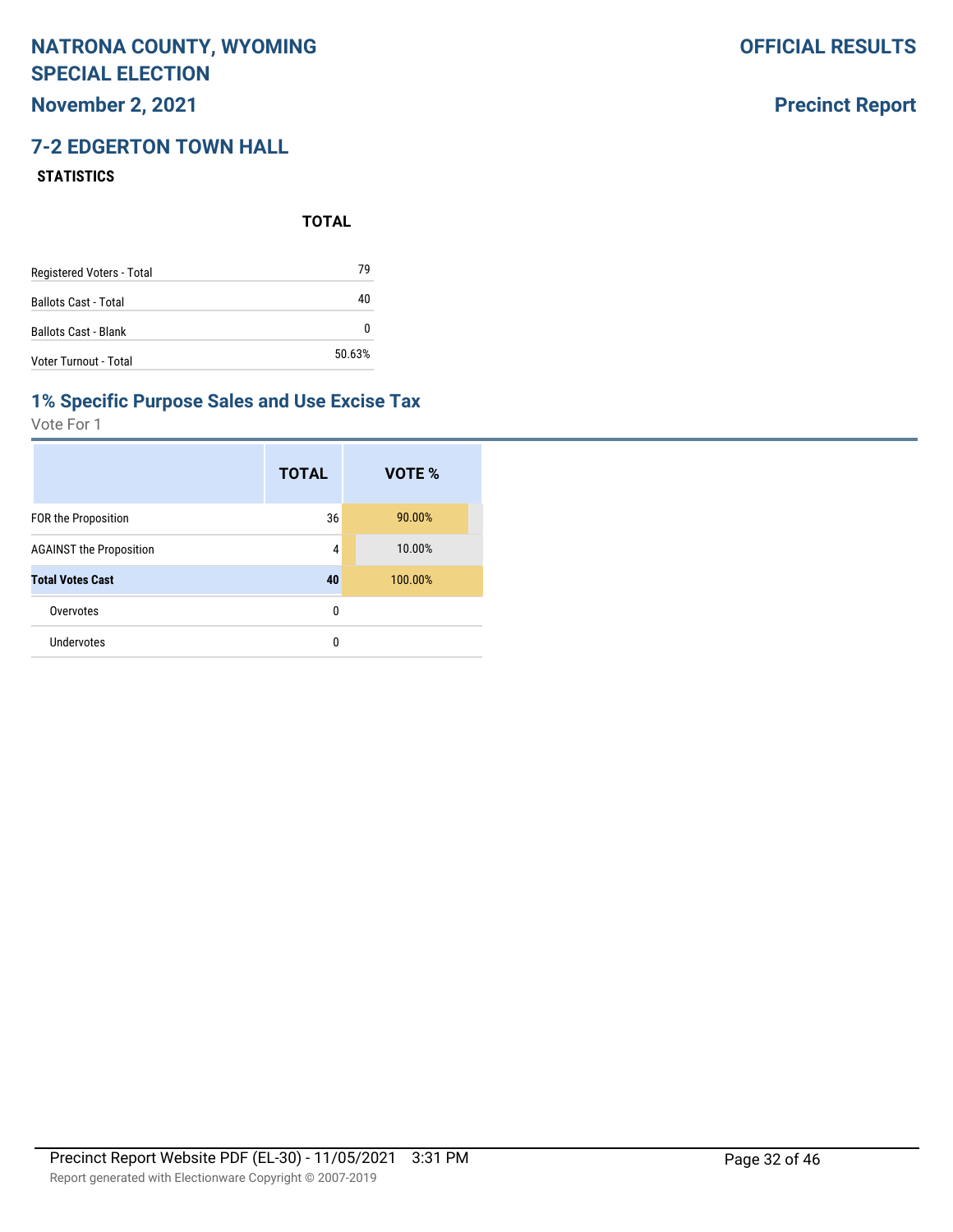## **November 2, 2021**

# **8-1 MILLS COMMUNITY CENTER**

#### **STATISTICS**

|                             | <b>TOTAL</b> |
|-----------------------------|--------------|
| Registered Voters - Total   | 1,420        |
| <b>Ballots Cast - Total</b> | 234          |
| <b>Ballots Cast - Blank</b> | 0            |
| Voter Turnout - Total       | 16.48%       |

### **1% Specific Purpose Sales and Use Excise Tax**

Vote For 1

|                                | <b>TOTAL</b> | VOTE %  |
|--------------------------------|--------------|---------|
| <b>AGAINST the Proposition</b> | 164          | 70.09%  |
| <b>FOR the Proposition</b>     | 70           | 29.91%  |
| <b>Total Votes Cast</b>        | 234          | 100.00% |
| Overvotes                      | 0            |         |
| Undervotes                     | 0            |         |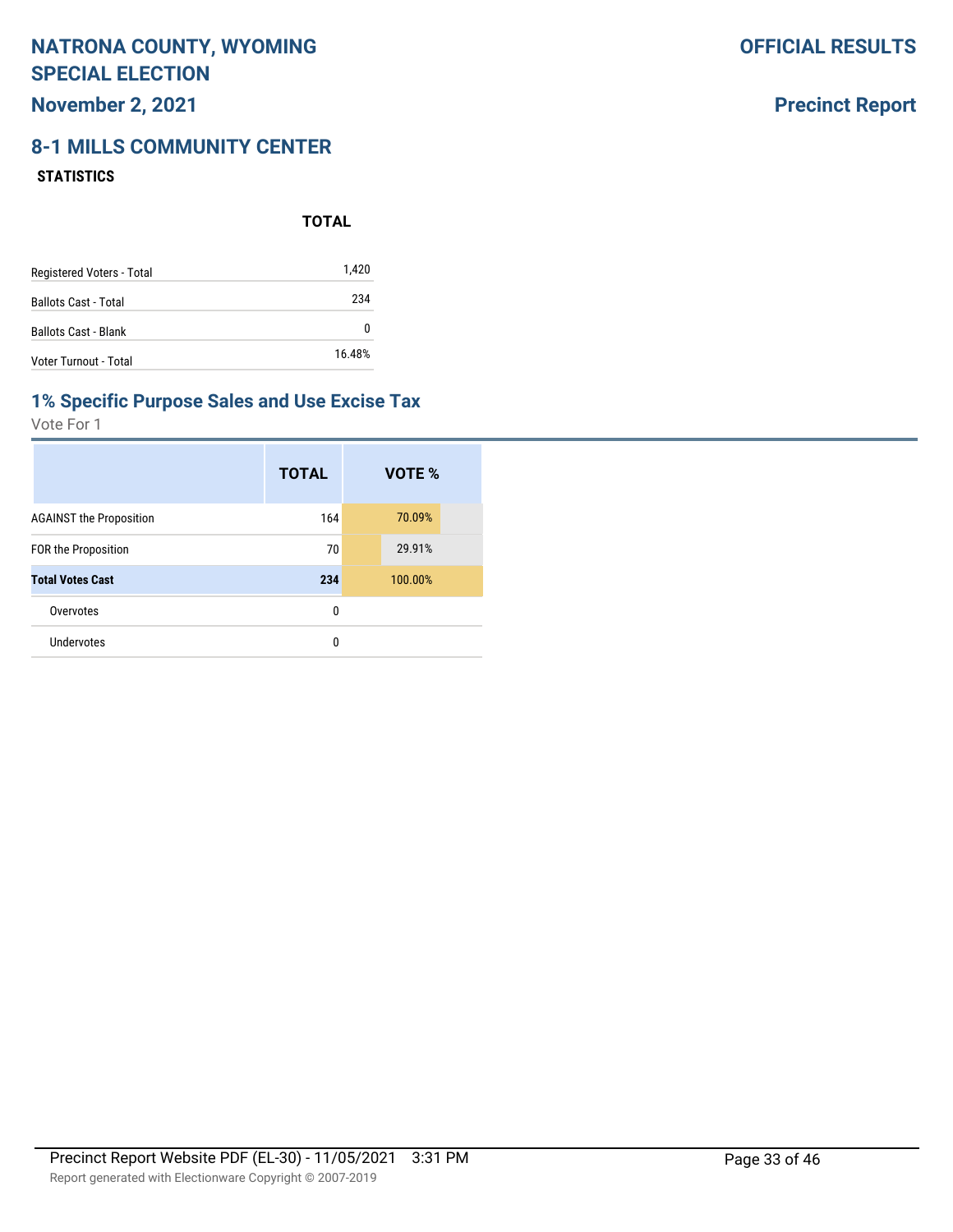## **November 2, 2021**

## **8-2 MOUNTAIN VIEW**

#### **STATISTICS**

**TOTAL**

| Registered Voters - Total   | 255    |
|-----------------------------|--------|
| <b>Ballots Cast - Total</b> | 69     |
| <b>Ballots Cast - Blank</b> | n      |
| Voter Turnout - Total       | 27.06% |

#### **1% Specific Purpose Sales and Use Excise Tax**

Vote For 1

|                                | <b>TOTAL</b> | VOTE %  |
|--------------------------------|--------------|---------|
| <b>AGAINST the Proposition</b> | 54           | 78.26%  |
| <b>FOR the Proposition</b>     | 15           | 21.74%  |
| <b>Total Votes Cast</b>        | 69           | 100.00% |
| Overvotes                      | 0            |         |
| Undervotes                     | 0            |         |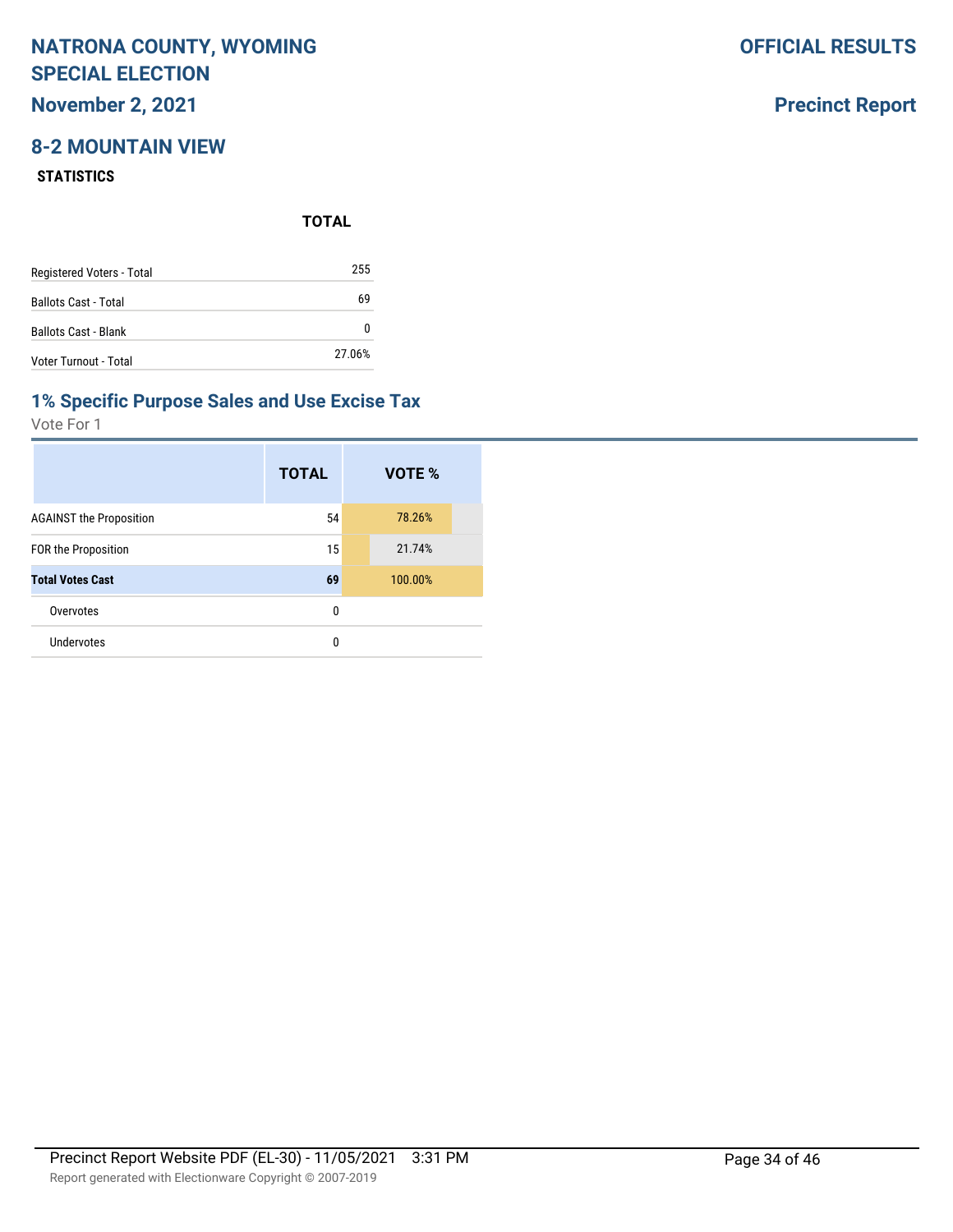**OFFICIAL RESULTS**

### **Precinct Report**

### **8-3 WARDWELL WATER AND SEWER STATISTICS**

|                             | <b>TOTAL</b> |
|-----------------------------|--------------|
| Registered Voters - Total   | 597          |
| <b>Ballots Cast - Total</b> | 119          |
| <b>Ballots Cast - Blank</b> | O            |
| Voter Turnout - Total       | 19.93%       |

#### **1% Specific Purpose Sales and Use Excise Tax**

|                                | <b>TOTAL</b> | VOTE %  |
|--------------------------------|--------------|---------|
| <b>AGAINST the Proposition</b> | 96           | 80.67%  |
| FOR the Proposition            | 23           | 19.33%  |
| <b>Total Votes Cast</b>        | 119          | 100.00% |
| Overvotes                      | 0            |         |
| Undervotes                     | 0            |         |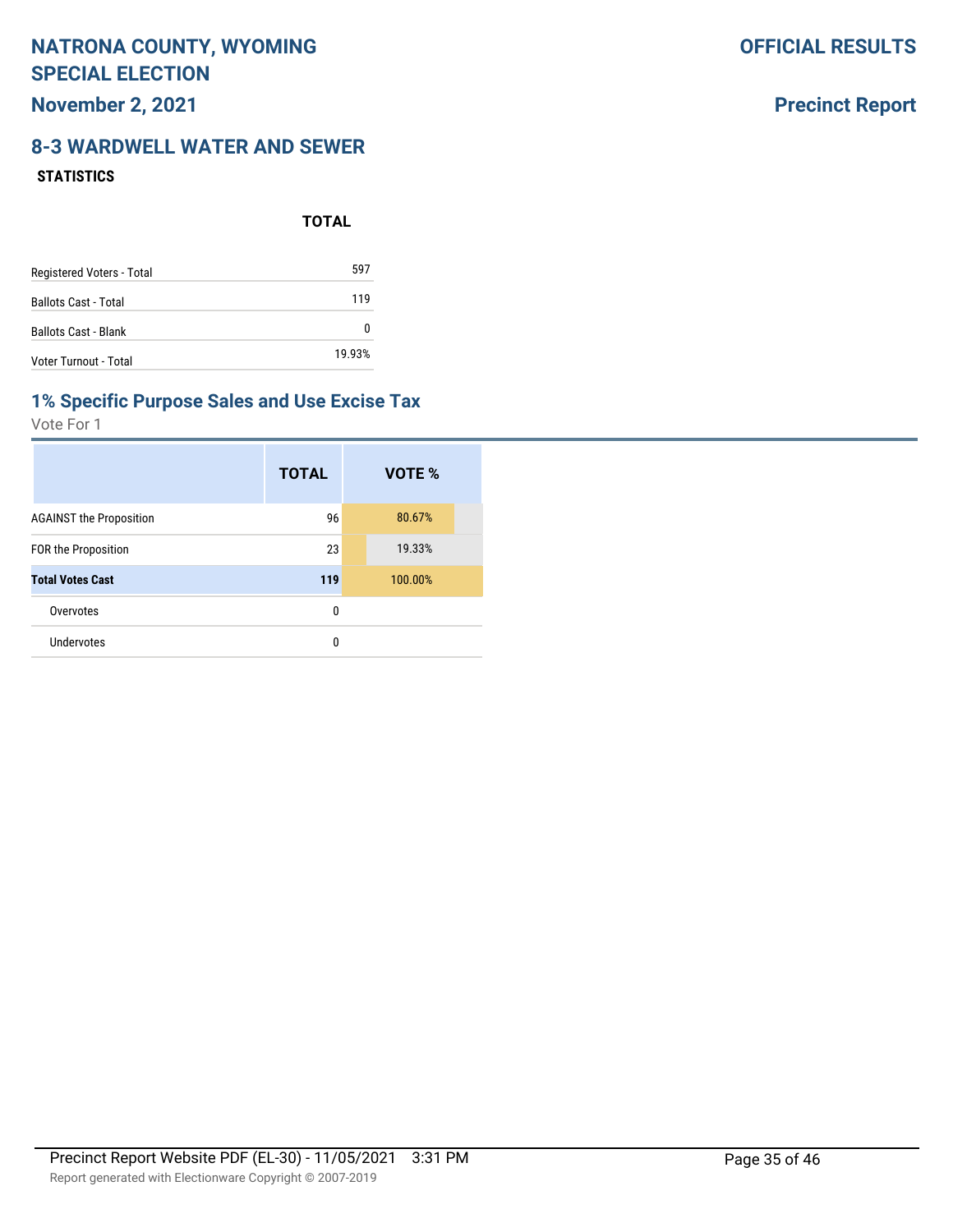## **Precinct Report**

### **8-4 CHRISTIAN CHURCH OF CASPER STATISTICS**

|                             | <b>TOTAL</b> |
|-----------------------------|--------------|
| Registered Voters - Total   | 1,065        |
| <b>Ballots Cast - Total</b> | 273          |
| <b>Ballots Cast - Blank</b> | 0            |
| Voter Turnout - Total       | 25.63%       |

### **1% Specific Purpose Sales and Use Excise Tax**

|                                | <b>TOTAL</b> | VOTE %  |
|--------------------------------|--------------|---------|
| <b>AGAINST the Proposition</b> | 196          | 71.79%  |
| FOR the Proposition            | 77           | 28.21%  |
| <b>Total Votes Cast</b>        | 273          | 100.00% |
| Overvotes                      | 0            |         |
| Undervotes                     | 0            |         |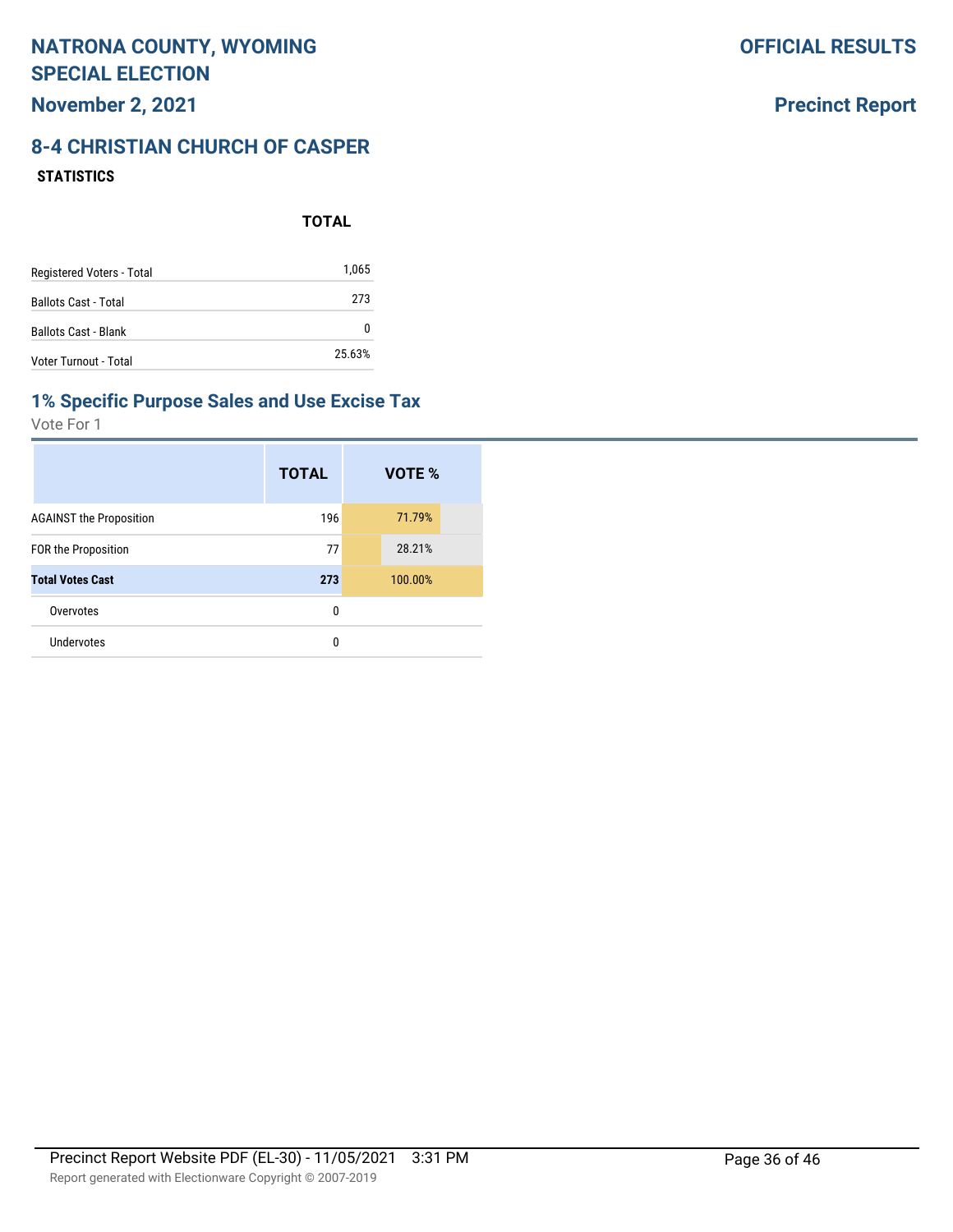**November 2, 2021**

## **8-5 BAR NUNN FIRE STATION**

#### **STATISTICS**

|                           | <b>TOTAL</b> |
|---------------------------|--------------|
| Registered Voters - Total | 1,272        |
| Ballots Cast - Total      | 211          |
| Ballots Cast - Blank      | 0            |
| Voter Turnout - Total     | 16.59%       |

#### **1% Specific Purpose Sales and Use Excise Tax**

Vote For 1

|                                | <b>TOTAL</b> | VOTE %  |
|--------------------------------|--------------|---------|
| <b>AGAINST the Proposition</b> | 149          | 70.62%  |
| <b>FOR the Proposition</b>     | 62           | 29.38%  |
| <b>Total Votes Cast</b>        | 211          | 100.00% |
| Overvotes                      | 0            |         |
| Undervotes                     | 0            |         |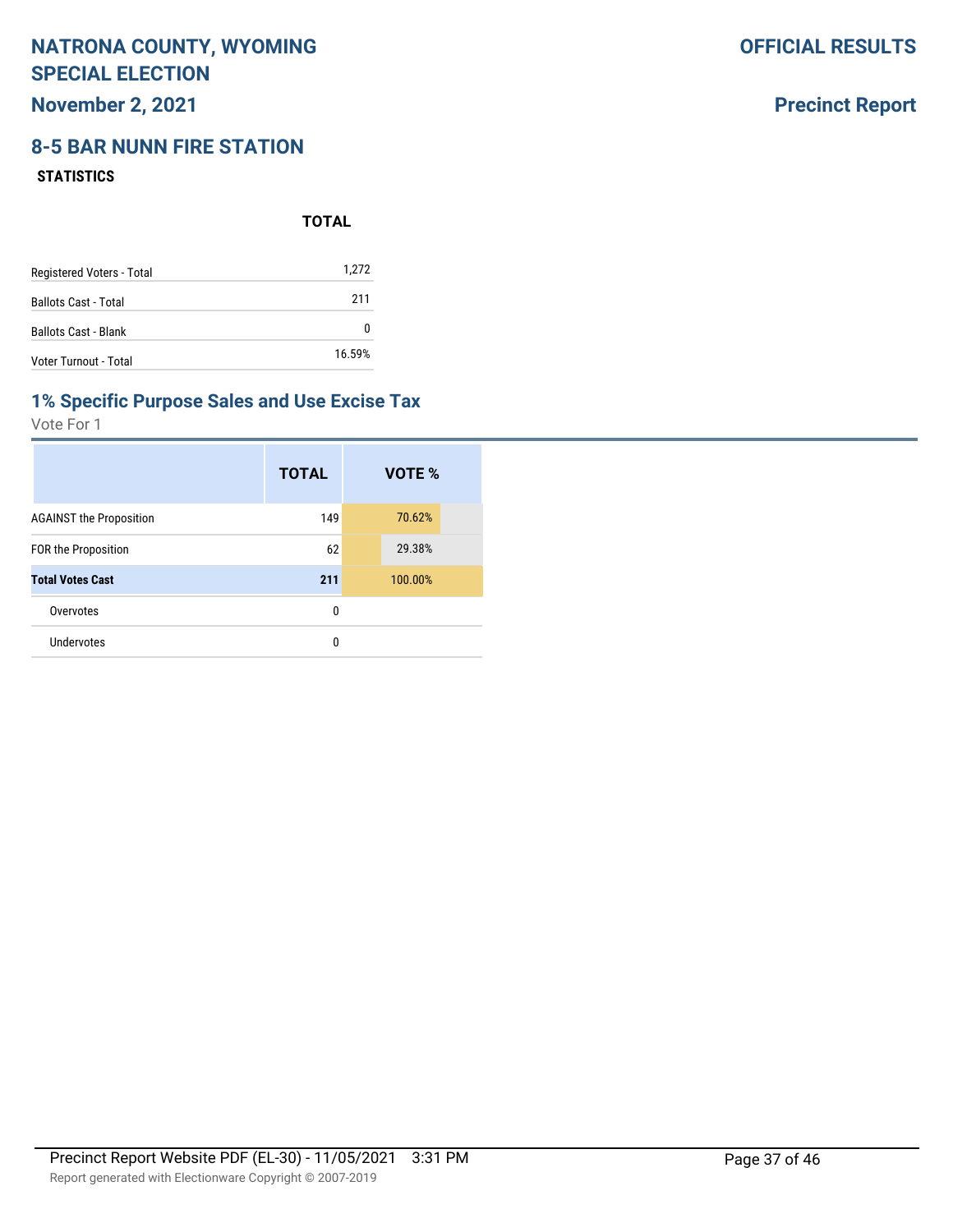## **November 2, 2021**

## **9-1 WYOMING GAME AND FISH**

#### **STATISTICS**

**TOTAL**

| Registered Voters - Total   | 1,130  |
|-----------------------------|--------|
| <b>Ballots Cast - Total</b> | 311    |
| <b>Ballots Cast - Blank</b> |        |
| Voter Turnout - Total       | 27.52% |

#### **1% Specific Purpose Sales and Use Excise Tax**

Vote For 1

|                                | <b>TOTAL</b> | VOTE %  |
|--------------------------------|--------------|---------|
| <b>AGAINST the Proposition</b> | 195          | 62.70%  |
| <b>FOR the Proposition</b>     | 116          | 37.30%  |
| <b>Total Votes Cast</b>        | 311          | 100.00% |
| Overvotes                      | 0            |         |
| Undervotes                     | 0            |         |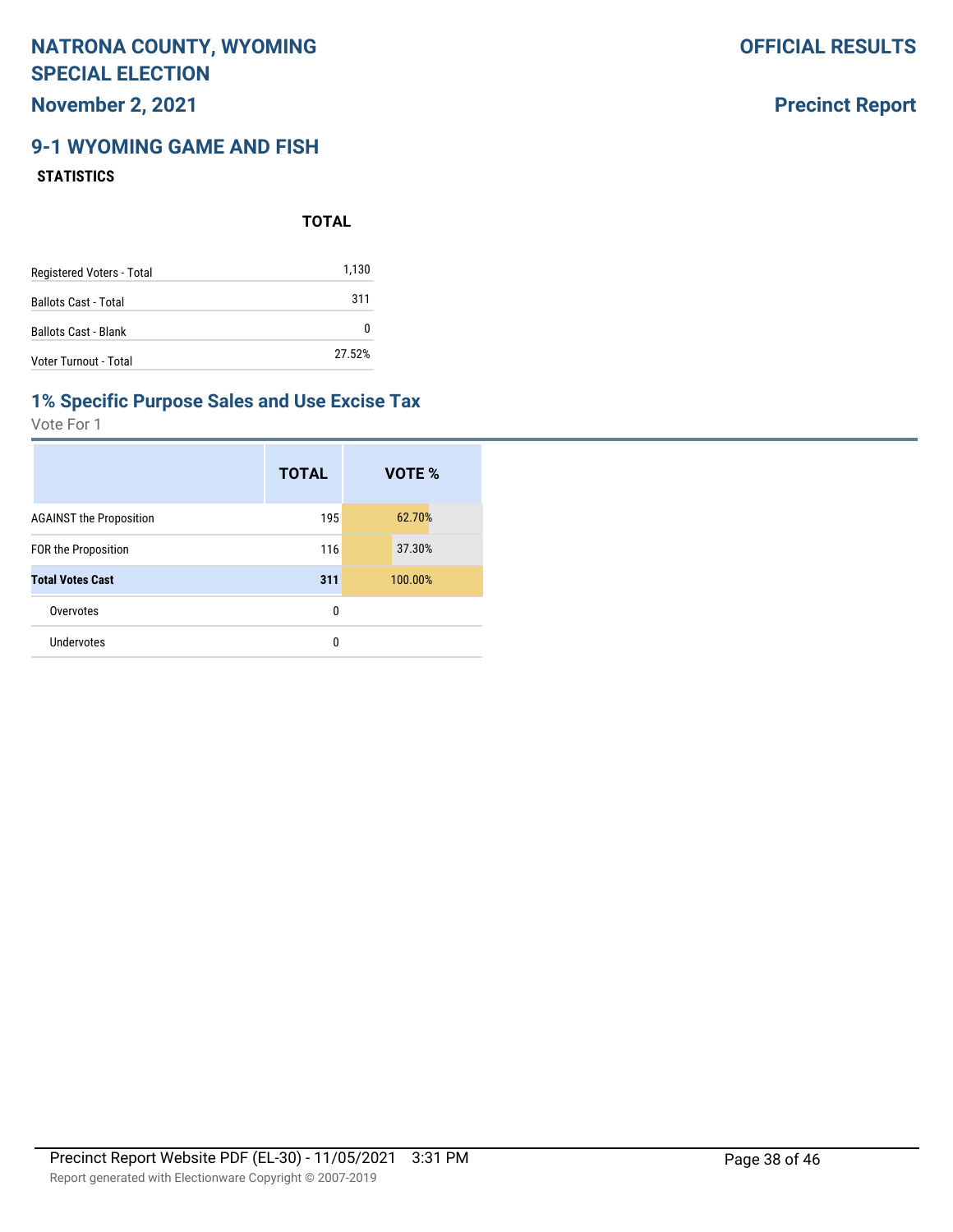## **November 2, 2021**

## **11-1 RED CREEK SCHOOL**

#### **STATISTICS**

**TOTAL**

| Registered Voters - Total   | 138    |
|-----------------------------|--------|
| <b>Ballots Cast - Total</b> | 40     |
| <b>Ballots Cast - Blank</b> | O      |
| Voter Turnout - Total       | 28.99% |

#### **1% Specific Purpose Sales and Use Excise Tax**

Vote For 1

|                                | <b>TOTAL</b> | VOTE %  |
|--------------------------------|--------------|---------|
| <b>AGAINST the Proposition</b> | 34           | 85.00%  |
| FOR the Proposition            | 6            | 15.00%  |
| <b>Total Votes Cast</b>        | 40           | 100.00% |
| Overvotes                      | 0            |         |
| Undervotes                     | 0            |         |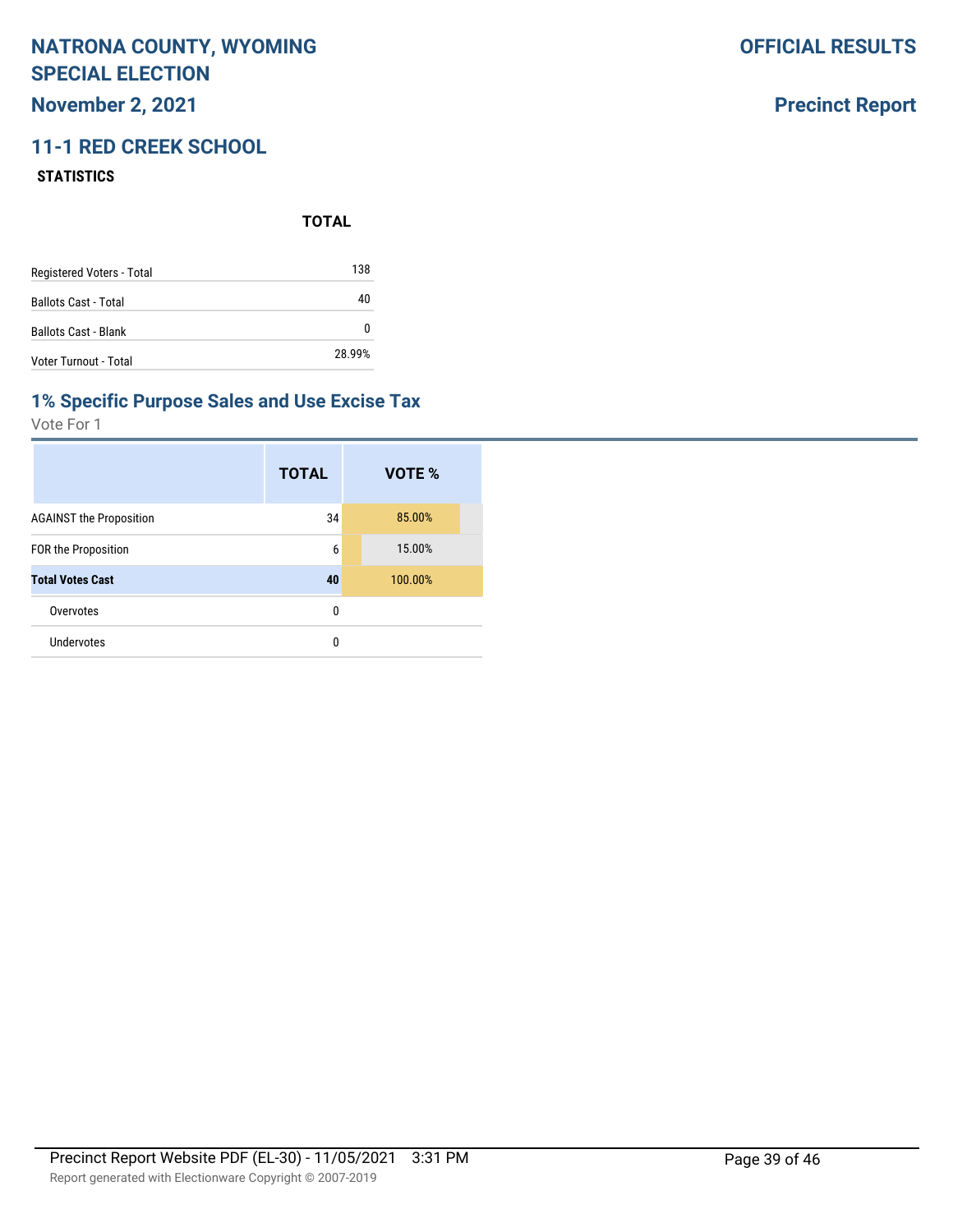## **November 2, 2021**

## **11-2 ALCOVA SCHOOL**

#### **STATISTICS**

**TOTAL**

| Registered Voters - Total   | 147    |
|-----------------------------|--------|
| <b>Ballots Cast - Total</b> | 37     |
| <b>Ballots Cast - Blank</b> | n      |
| Voter Turnout - Total       | 25.17% |

#### **1% Specific Purpose Sales and Use Excise Tax**

Vote For 1

|                                | <b>TOTAL</b> | VOTE %  |
|--------------------------------|--------------|---------|
| <b>AGAINST the Proposition</b> | 25           | 67.57%  |
| FOR the Proposition            | 12           | 32.43%  |
| <b>Total Votes Cast</b>        | 37           | 100.00% |
| Overvotes                      | 0            |         |
| Undervotes                     | 0            |         |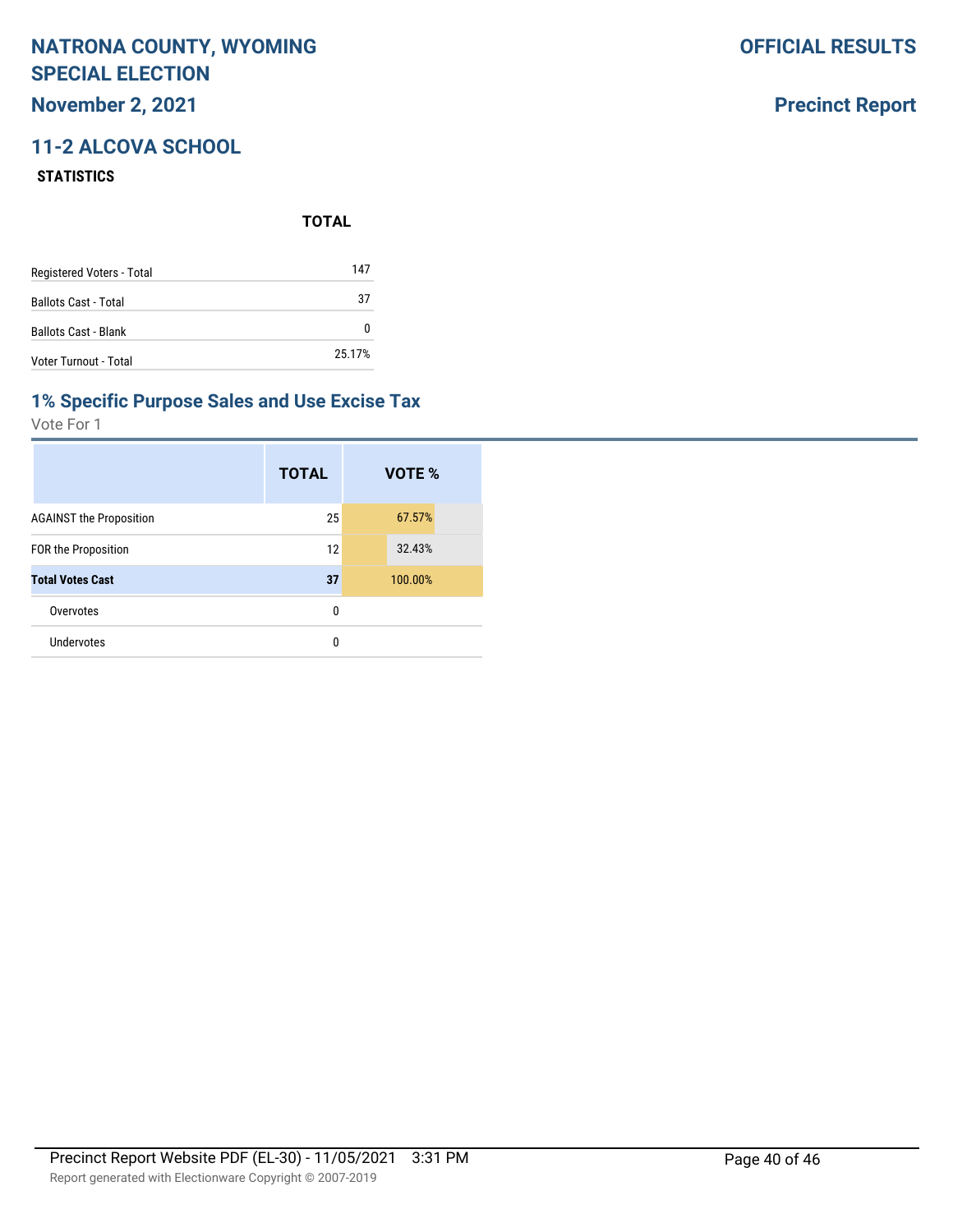## **November 2, 2021**

## **11-3 FISH HATCHERY**

#### **STATISTICS**

**TOTAL**

| Registered Voters - Total   | 291    |
|-----------------------------|--------|
| <b>Ballots Cast - Total</b> | 42     |
| <b>Ballots Cast - Blank</b> | n      |
| Voter Turnout - Total       | 14.43% |

#### **1% Specific Purpose Sales and Use Excise Tax**

Vote For 1

|                                | <b>TOTAL</b> | VOTE %  |
|--------------------------------|--------------|---------|
| <b>AGAINST the Proposition</b> | 25           | 59.52%  |
| FOR the Proposition            | 17           | 40.48%  |
| <b>Total Votes Cast</b>        | 42           | 100.00% |
| Overvotes                      | 0            |         |
| Undervotes                     | 0            |         |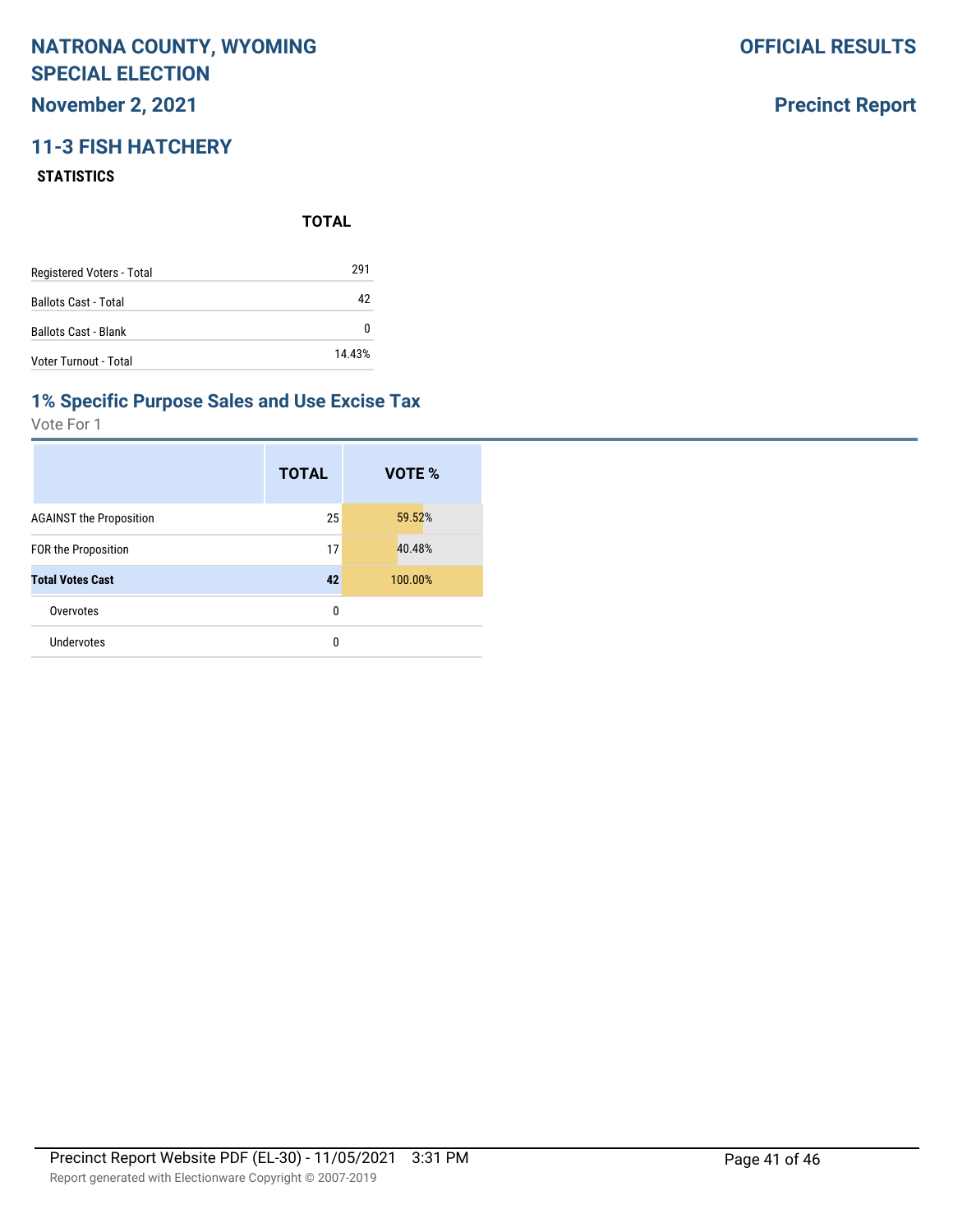**November 2, 2021**

## **11-4 POISON SPIDER SCHOOL**

#### **STATISTICS**

**TOTAL**

| Registered Voters - Total   | 117    |
|-----------------------------|--------|
| <b>Ballots Cast - Total</b> | 24     |
| <b>Ballots Cast - Blank</b> |        |
| Voter Turnout - Total       | 20.51% |

#### **1% Specific Purpose Sales and Use Excise Tax**

Vote For 1

|                                | <b>TOTAL</b> | VOTE %  |
|--------------------------------|--------------|---------|
| <b>AGAINST the Proposition</b> | 16           | 66.67%  |
| <b>FOR the Proposition</b>     | 8            | 33.33%  |
| <b>Total Votes Cast</b>        | 24           | 100.00% |
| Overvotes                      | 0            |         |
| Undervotes                     | 0            |         |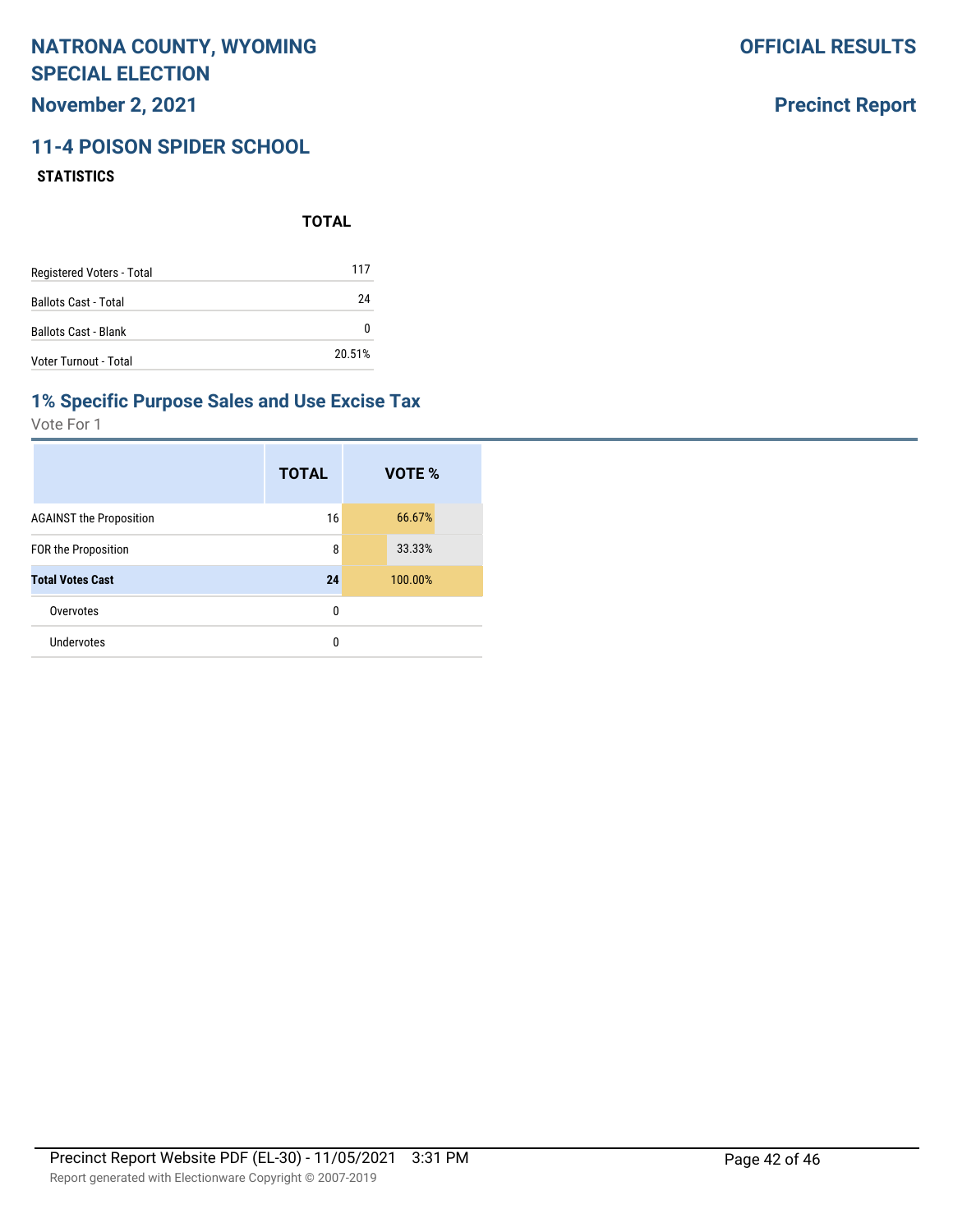**November 2, 2021**

## **12-2 ST. STEPHEN'S CHURCH**

#### **STATISTICS**

**TOTAL**

| Registered Voters - Total   | 404    |
|-----------------------------|--------|
| <b>Ballots Cast - Total</b> | 86     |
| <b>Ballots Cast - Blank</b> |        |
| Voter Turnout - Total       | 21.29% |

#### **1% Specific Purpose Sales and Use Excise Tax**

Vote For 1

|                                | <b>TOTAL</b> | VOTE %  |
|--------------------------------|--------------|---------|
| <b>AGAINST the Proposition</b> | 45           | 52.33%  |
| FOR the Proposition            | 41           | 47.67%  |
| <b>Total Votes Cast</b>        | 86           | 100.00% |
| Overvotes                      | 0            |         |
| <b>Undervotes</b>              | 0            |         |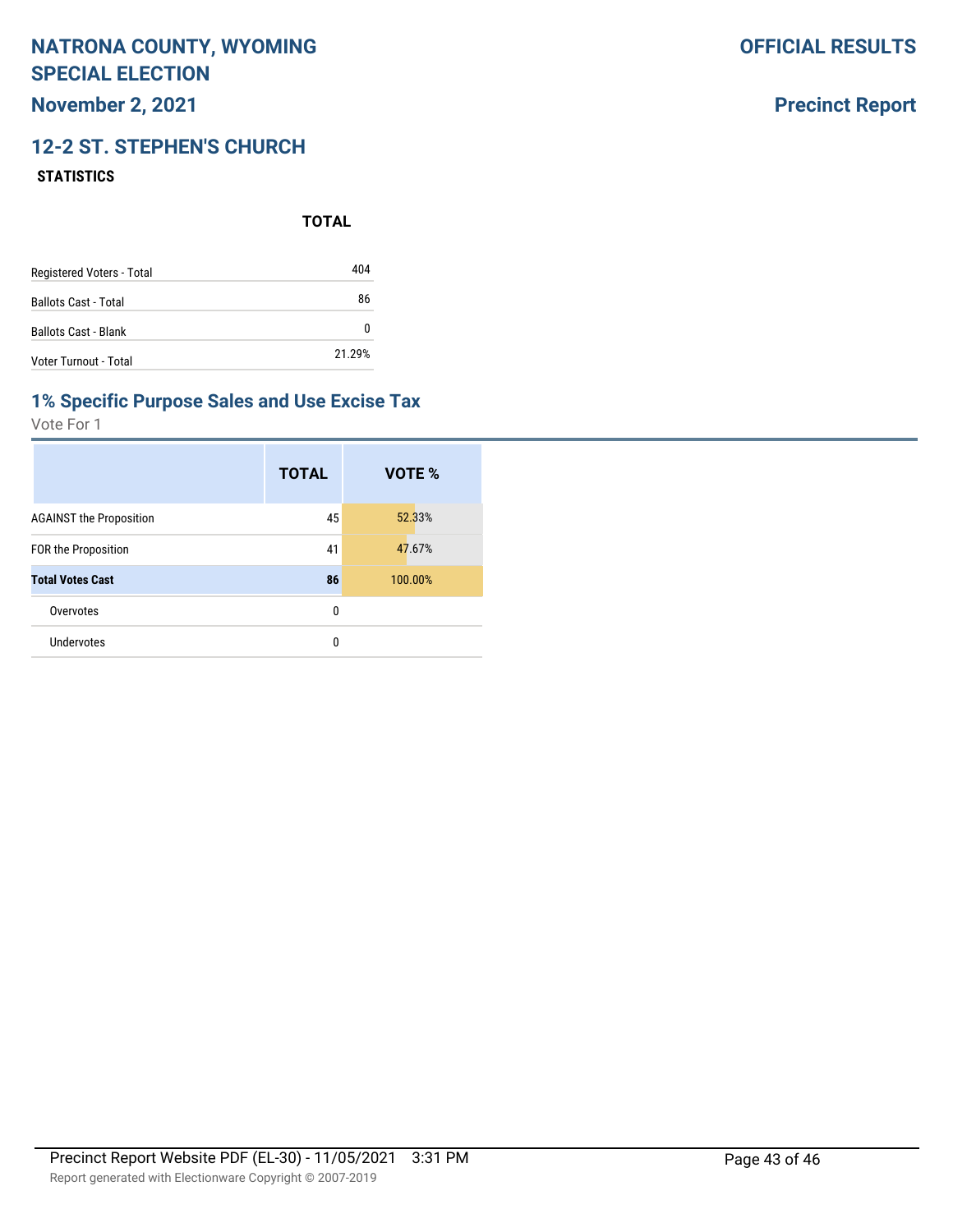## **November 2, 2021**

## **13-1 BRESSLER RANCH**

#### **STATISTICS**

**TOTAL**

| Registered Voters - Total   | 101    |
|-----------------------------|--------|
| <b>Ballots Cast - Total</b> | 27     |
| <b>Ballots Cast - Blank</b> | O      |
| Voter Turnout - Total       | 26.73% |

#### **1% Specific Purpose Sales and Use Excise Tax**

Vote For 1

|                                | <b>TOTAL</b> | VOTE %  |
|--------------------------------|--------------|---------|
| <b>AGAINST the Proposition</b> | 26           | 96.30%  |
| FOR the Proposition            | 1            | 3.70%   |
| <b>Total Votes Cast</b>        | 27           | 100.00% |
| Overvotes                      | 0            |         |
| Undervotes                     | 0            |         |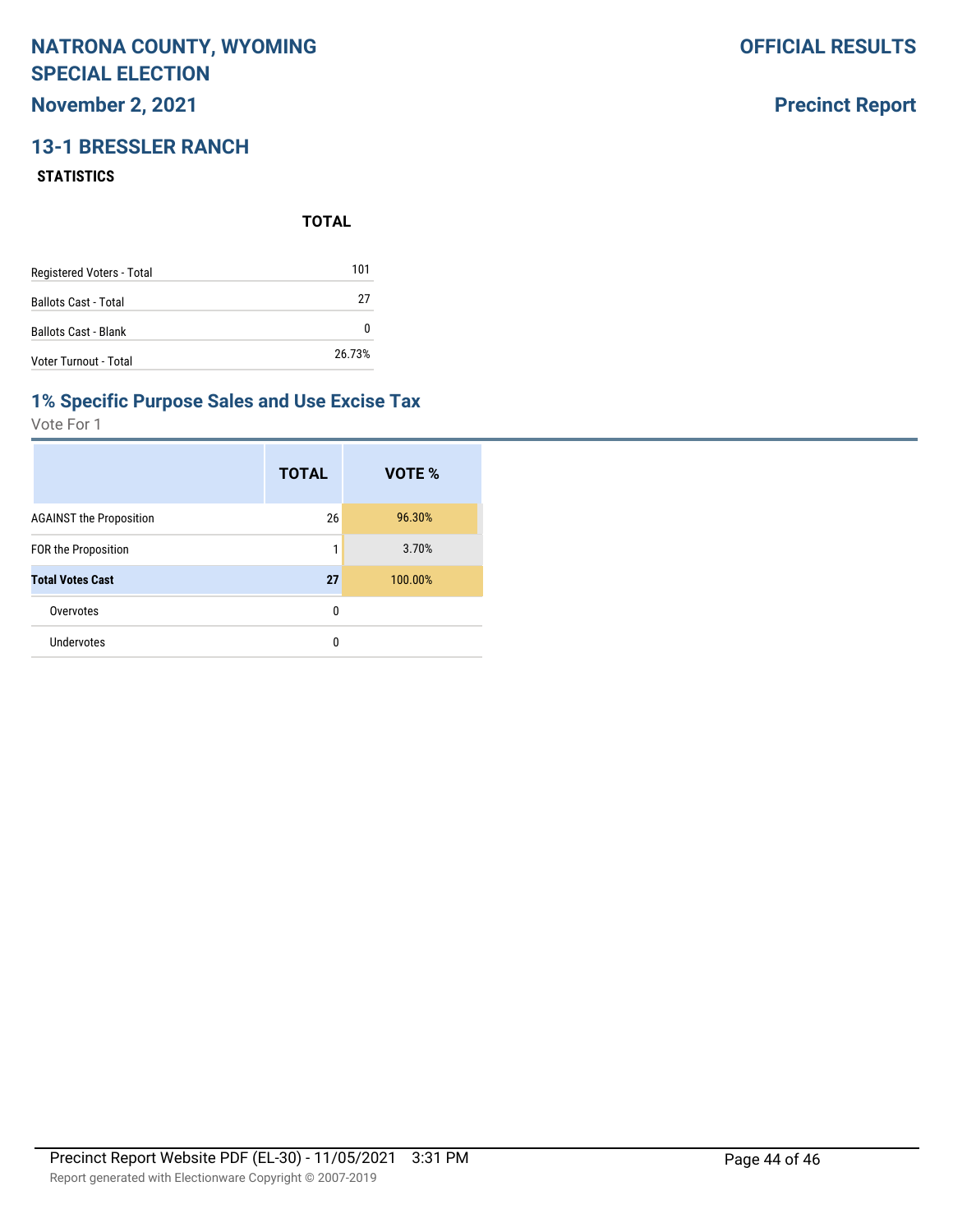**November 2, 2021**

## **13-2 POWDER RIVER SCHOOL**

#### **STATISTICS**

**TOTAL**

| Registered Voters - Total   | 71     |
|-----------------------------|--------|
| <b>Ballots Cast - Total</b> | 21     |
| <b>Ballots Cast - Blank</b> | O      |
| Voter Turnout - Total       | 29.58% |

### **1% Specific Purpose Sales and Use Excise Tax**

Vote For 1

|                                | <b>TOTAL</b> | VOTE %  |
|--------------------------------|--------------|---------|
| <b>AGAINST the Proposition</b> | 18           | 85.71%  |
| <b>FOR the Proposition</b>     | 3            | 14.29%  |
| <b>Total Votes Cast</b>        | 21           | 100.00% |
| Overvotes                      | 0            |         |
| Undervotes                     | 0            |         |